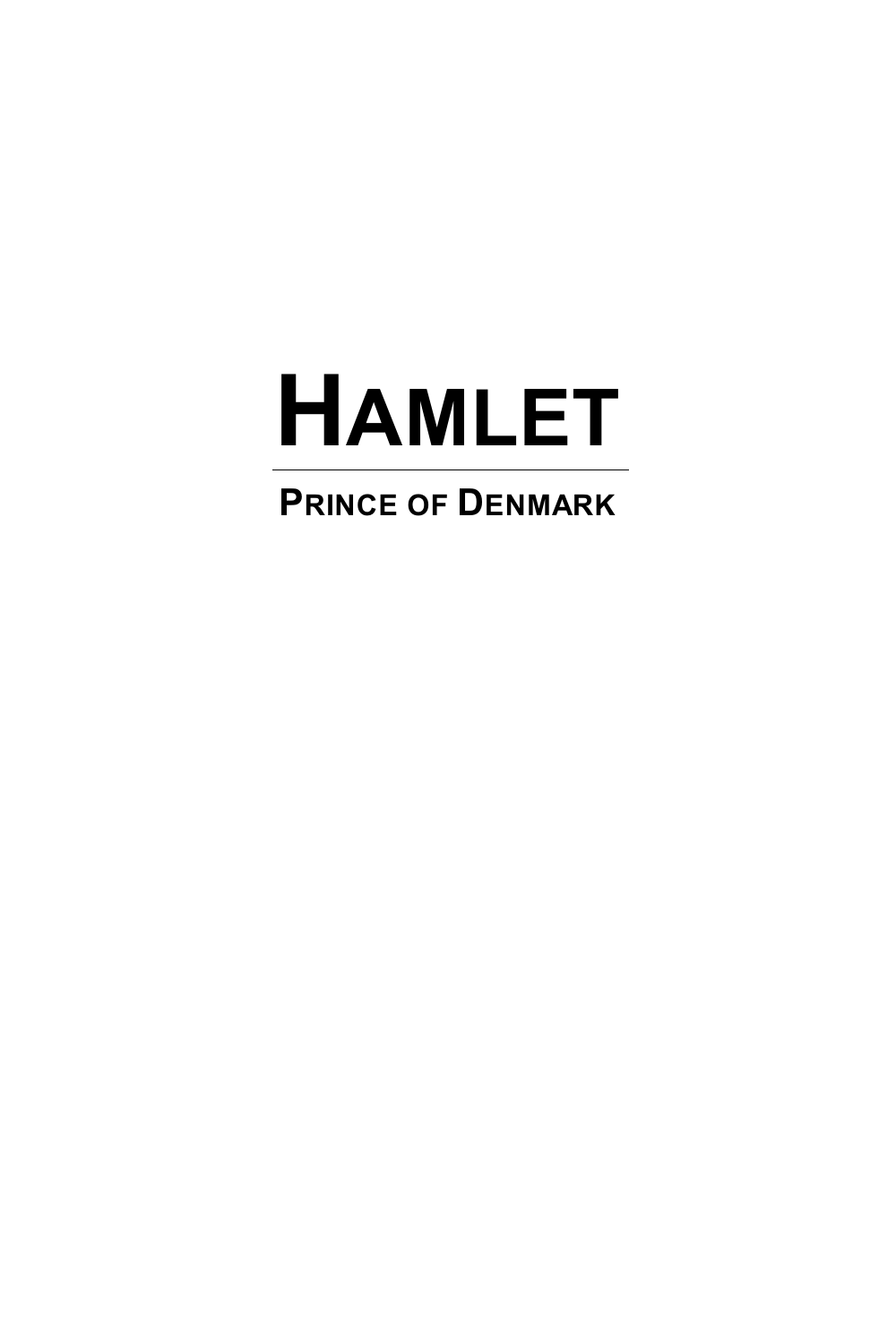#### **WHY NOVELIZE** *HAMLET***?**

A FOREWORD BY THE AUTHOR

I had many reasons for wanting to write a novelization of *Hamlet*, but the simplest reason was this:

*For my mother.* And people like her.

In 1992, while pursuing my theatre degree from the University of Oklahoma, I was cast in the role of Hamlet in Tom Stoppard's *Rosencrantz and Guildenstern Are Dead*. For those unfamiliar with this genius stage play, Stoppard took two relatively minor characters from Shakespeare's *Hamlet* and told the story of the Melancholy Dane from *their* point-of-view. The audience is given a glimpse of what went on "behind the scenes," so to speak. As one would expect, this offered a very different perspective on the Prince of Denmark.

Needless to say, I wanted my parents to be as familiar with *Hamlet* as possible before coming to see the show, so that they might understand and appreciate all of Stoppard's brilliant nuances. I called my mother and advised that she pick up a copy of one of the Hamlet movies – Mel Gibson's being the most recent version at the time, I suggested that it would be the easiest to find.

"No, I can't do that," she said.

"What do you mean?" I asked. "Mom, you *really* need to watch 'Hamlet' before coming to see this show."

"I can't," she insisted, "I've always *wanted* to watch 'Hamlet,' but I just can't understand what they're saying. I can't understand Shakespeare."

What ended up happening was that I had to rent the movie myself, drive it to my parents' house, and "translate" the whole movie for them.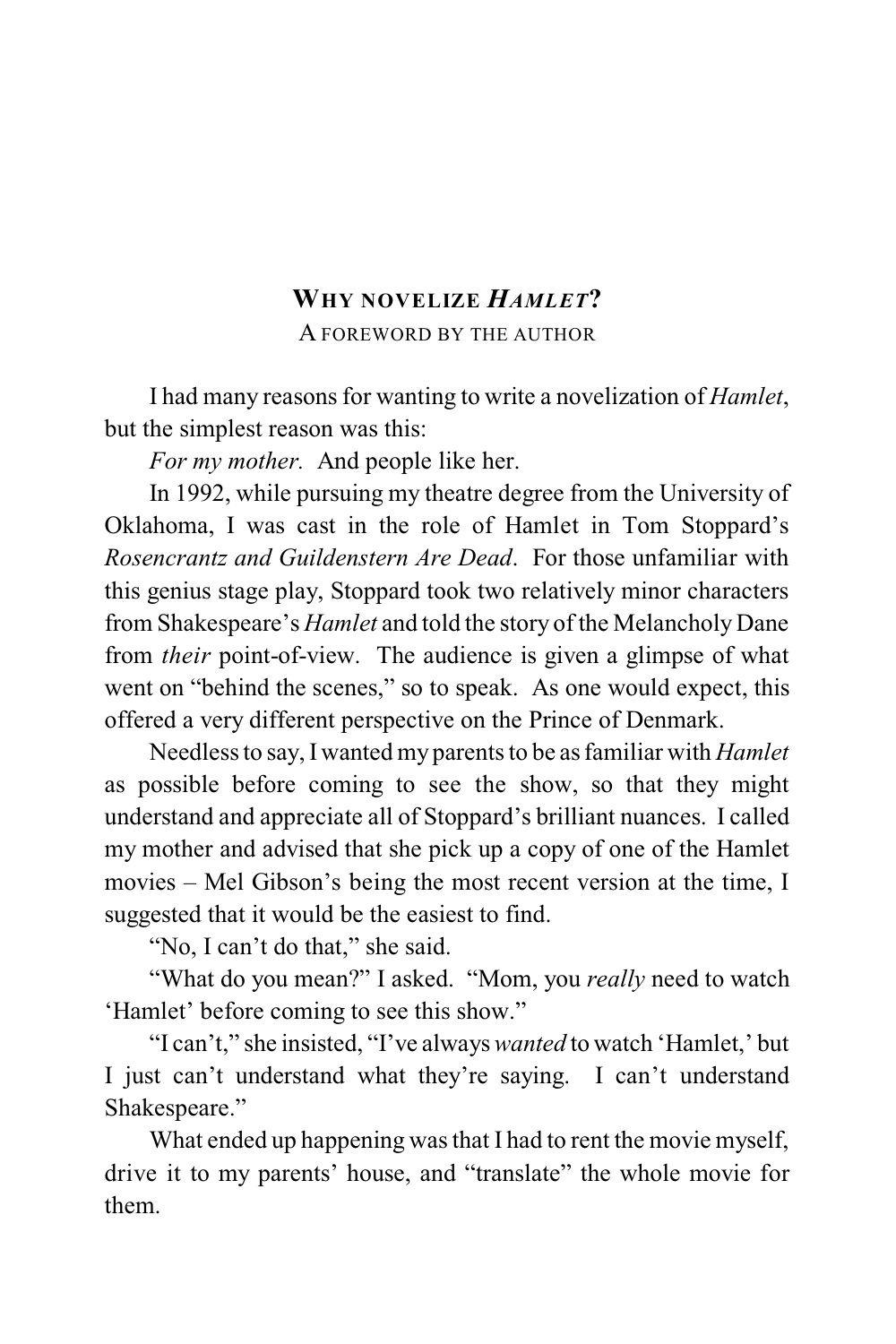The interesting thing was, as the movie played on, I had to do it less and less. They started "getting it" more and more on their own. Once she'd gotten past the difficulty – and *intimidation* – of understanding Shakespeare's text, my mother thoroughly enjoyed the story, and both of my parents appreciated *Rosencrantz & Guildenstern Are Dead* that much more.

But the whole experience got me to thinking: How many people like my mother are out there? How many people would relish Shakespeare's works, if only they had *a little help* following the dialogue?

And don't get me wrong – I remember what it was like. Before I had taken so many Shakespeare-oriented classes at the University, I often could not make heads-or-tails of *Hamlet* ... or *Macbeth* or *Julius Caesar* and so on.

Too many of us only know Shakespeare from Junior High or High School English classes, and therein lies the heart the problem: Most English teachers assign *Hamlet* and other plays to be read as though they were a novel or essay. The fact is, *no* plays are meant to be read – they are meant to be *performed*. Some, more enlightened school teachers have the class read the plays aloud, which inevitably leads to far more "Ah-ha!" moments for their struggling students.

And so, my plan for novelizing *Hamlet* began to take form on two levels:

**(1)** I would "translate" the language, though not as blatantly as I did for my parents back in college. I would just ... "nudge" the words a bit. Sometimes I had to alter archaic terms simply because their original syntax had changed so drastically in the modern age. A few passages required additional text to identify what could easily be called "jargon" from professions that were more commonplace in Shakespeare's time; likewise, myths and folklore that was common knowledge to the man on the streets all those centuries ago required a touch more back-story or explanation for the current reader.

But just as often, I found that simply flipping the subject/verb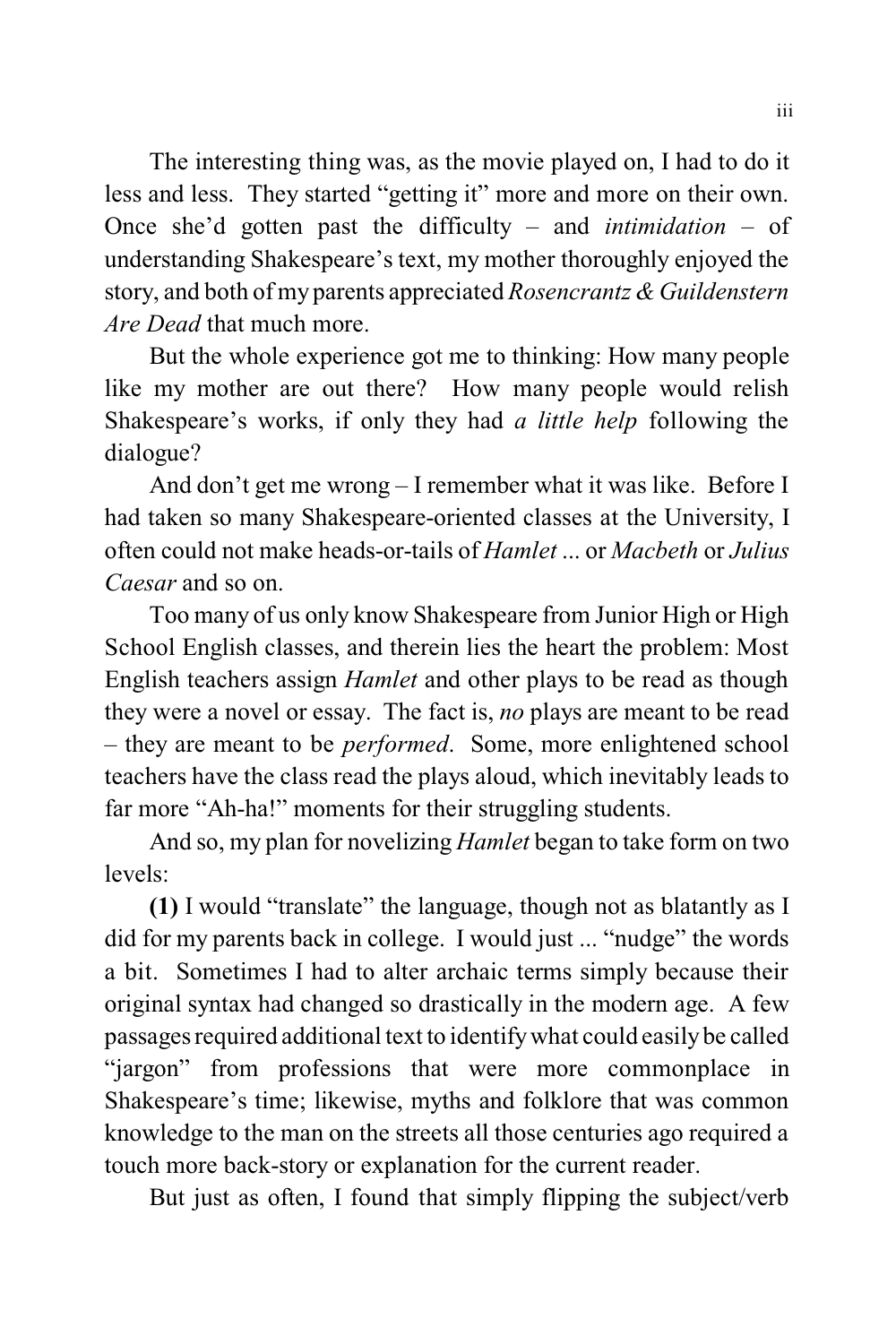agreement, or reversing what *now* seems like a misplaced modifier, was often all that was needed to make the phrase or passage clear. And more than once, lines of text required no alteration at all – once the lines immediately preceding and following were clarified, the interjection made perfect sense with no help from me.

(It is also important to note that, wheneverthe lines are considered "poetry" or "dialogue" or "song" *within the context of the story*, I left those alone as well. When The Player recites his monologue, when Ophelia sings her song, and so on ... even in Hamlet's "world," these passages are being rendered as third-party material by the characters themselves – it's not Shakespeare the playwright "talking to the audience," per se, but Ophelia the character singing a song to those around her. And so, I left these passages as they were.)

**(2)** I would elaborate in the prose as to what each character (actor) might have been doing/thinking/feeling at any given point. And thus, the dialogue would become more clear, as the reader would have a greater sense of context. For example, when it came to the Hamlet's "performance," sometimes I borrowed from Mel Gibson, sometimes I borrowed from Kenneth Branagh, and sometimes I came up with something completely (to the best of my knowledge) original.

And that's my point: *It's all a matter of interpretation*. There are no (well, few) absolutes when it comes to what a character meant or how a certain line should be delivered. Each actor brings something new; each director has their own vision. And so, by "acting out the story," I hope to give the reader a taste of what it would be like to actually *see* the play performed, and therefore better understand – and enjoy – the experience. After all, not many of us live within easy reach of the Royal Shakespeare Company.

That pretty much sums up my intentions behind this novelization. Do I hope pleasure-readers will find it more accessible now? Yes! Do I hope that perhaps students – especially those non-theatre majors – might be able to use this text as a learning aide? Sure!

So here it is. My interpretation of *Hamlet, Prince of Denmark*. I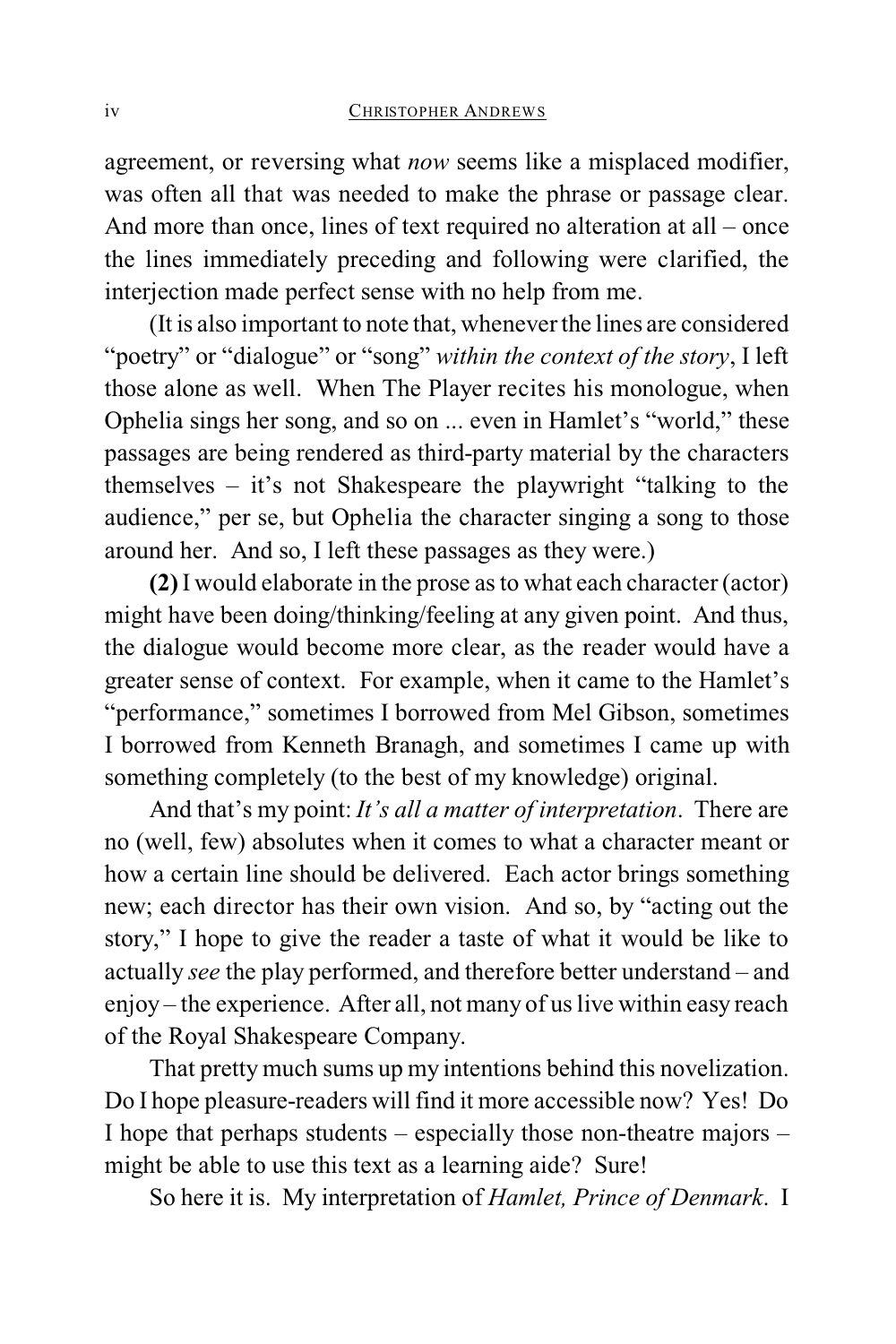hope you find the Bard's text easier to understand, but at the same time, I *am* asking you to "put your Thinking Caps on." After all, this is still Shakespeare; I'm just hoping to sit alongside you as I did my parents all those years ago, and help you understand the story that much better. I've tweaked, I've rearranged, I've converted ... but *whenever* possible, I've left things as unaltered as I could.

And there are certain phrases that simply *demanded* to be left alone:

*To thine own self be true.*

*Frailty, thy name is woman.*

*To be or not to be? That is the question.*

Some lines just *had* to stay.

Enjoy!

Christopher Andrews June, 2005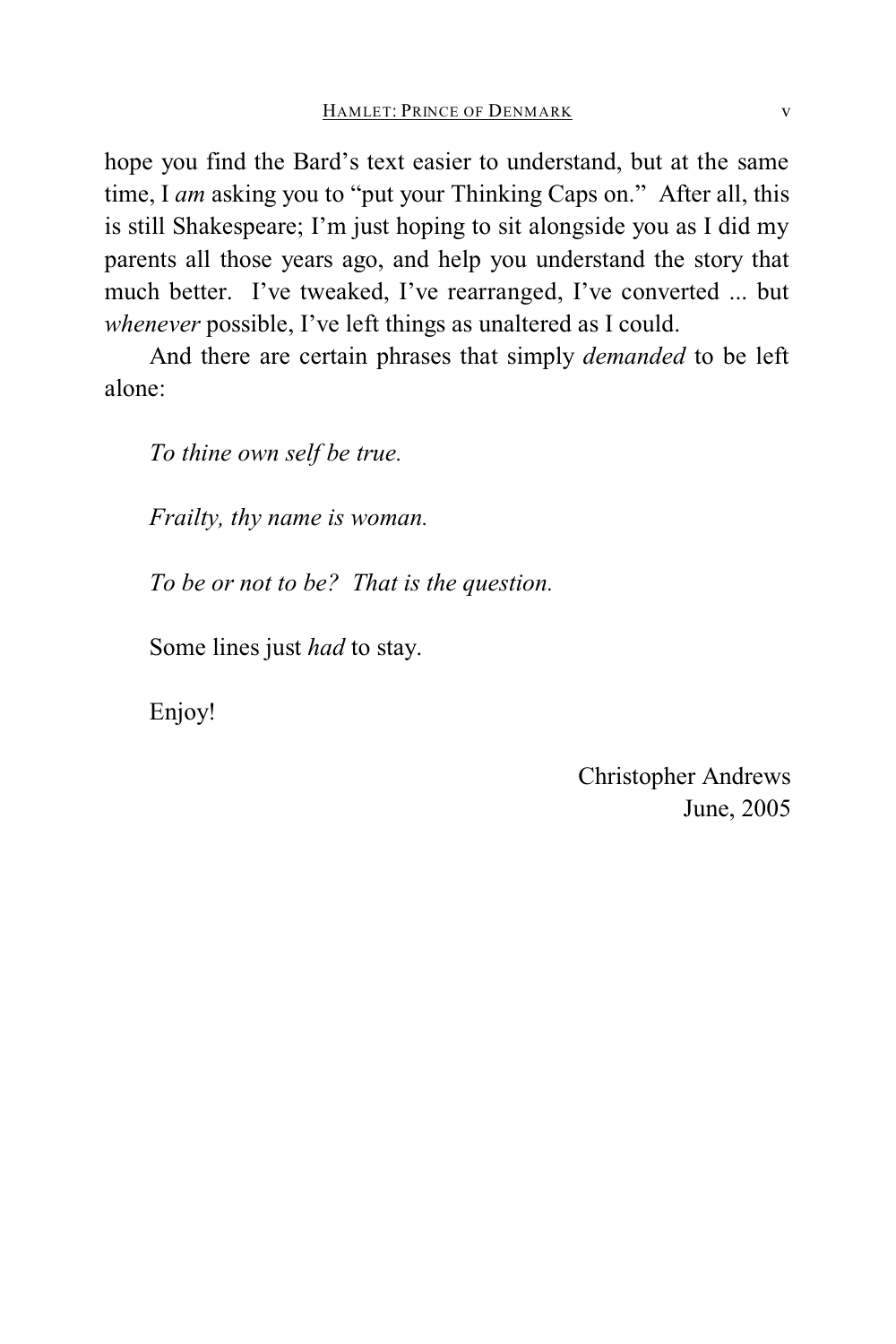#### **DRAMATIS PERSONAE**

HAMLET, Prince of Denmark, son to the late King, and nephew to the present King

CLAUDIUS, the new King of Denmark, Hamlet's uncle

THE GHOST of the late King Hamlet, Prince Hamlet's father

GERTRUDE, the Queen, Hamlet's mother, now wife of Claudius

POLONIUS, Lord Chamberlain, councillor of the State of Denmark

LAERTES, Polonius' son

OPHELIA, Polonius' daughter

HORATIO, true friend and confidant of Hamlet

ROSENCRANTZ

**}** courtiers, former schoolfellows of Hamlet GUILDENSTERN

FORTINBRAS, Prince of Norway

**VOLTEMAND** 

**}** Danish councillors, ambassadors to Norway **CORNELIUS**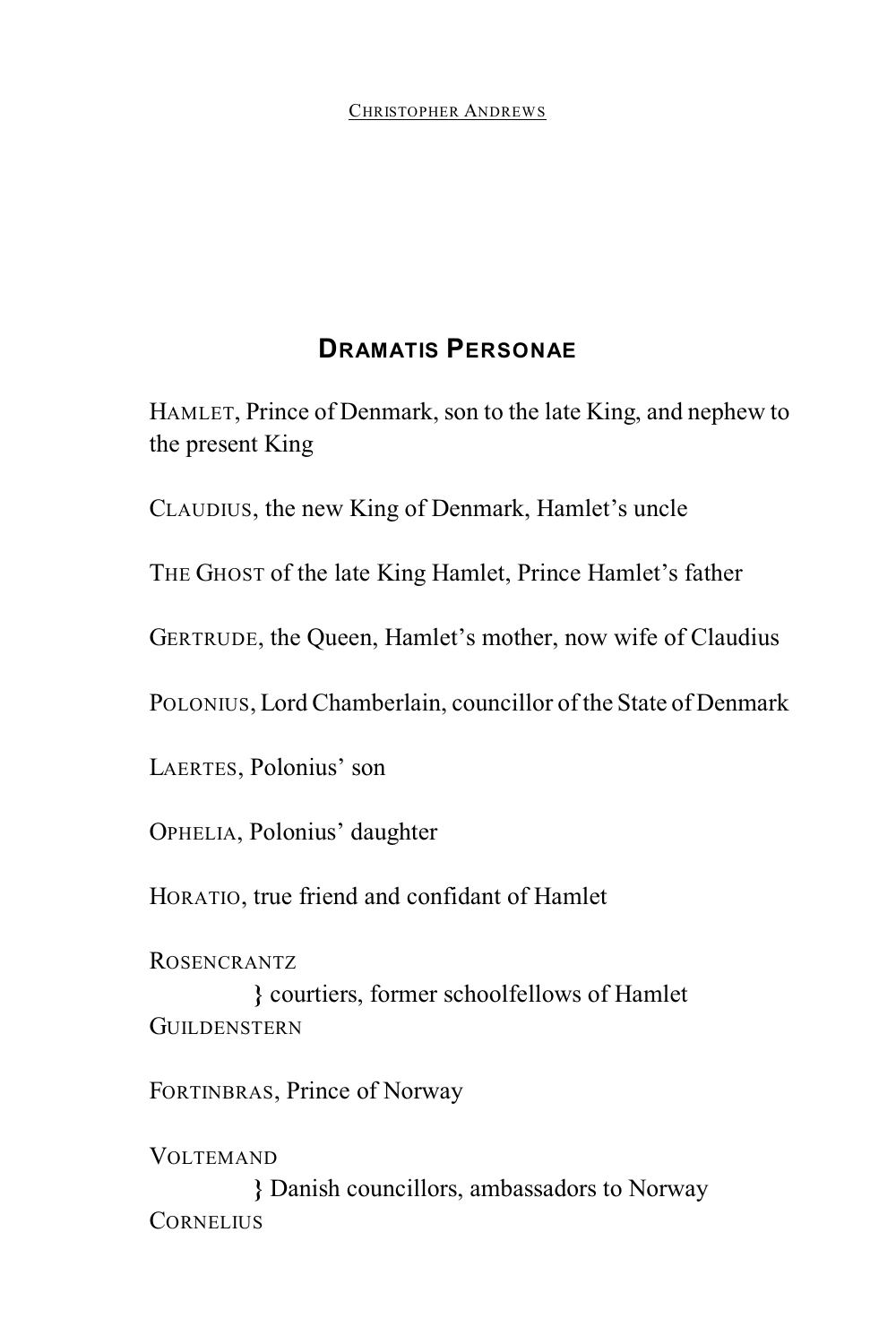MARCELLUS, a Danish officer

**BERNARDO** 

**}** Members of the King's guard, soldiers on sentry duty **FRANCISCO** 

OSRIC, a foppish courier

REYNALDO, servant to Polonius

THE PLAYERS, an acting troupe

A GENTLEMAN of the court

A PRIEST

 $1<sup>ST</sup>$  RUSTIC, a grave-digger

 $2^{ND}$  RUSTIC, the grave-digger's companion

A NORWEGIAN CAPTAIN in Fortinbras' army

ENGLISH AMBASSADORS

LORDS, LADIES, SOLDIERS, SAILORS, MESSENGERS, and **ATTENDANTS** 

#### **LOCATION**

DENMARK, the ROYAL CASTLE OF ELSINORE, and its environs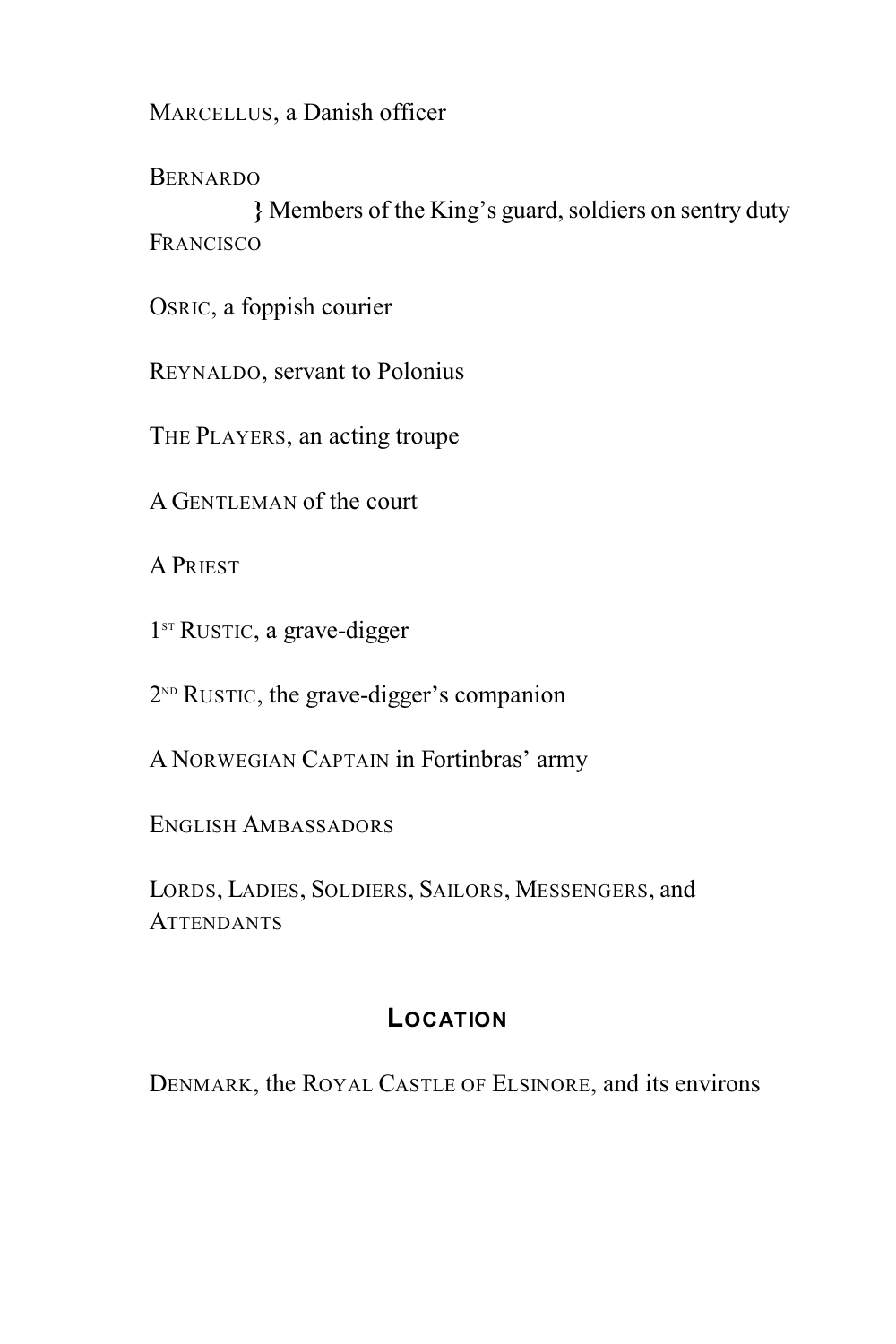## **PART ONE CHAPTER ONE**

The frigid night air cut Bernardo to the bone.

He hastened his stride in a vain effort to warm himself. The mist was heavy, dampening his clothing and making him feel colder still. He always dreaded these nighttime shifts guarding the platform of the castle of Denmark's Elsinore, and the bizarre occurrences of the past two nights did nothing to improve his disposition. The echo of his boots against the stone surface made his footsteps sound uncomfortably like a quickened heartbeat, giving himcause to shudder that had nothing to do with the chilled air. Still, the hour drew late, and Francisco required relief; one man could not guard the platform all night.

As he rounded a parapet, he caught a glimpse of movement within the shadows, bringing his step, and his breath, to a sharp pause. All things being equal, he knew it must be Francisco ... but of late, all things were *not* equal.

"Who's there?" he demanded, his hand drifting down to the hilt of his sword.

"Nay, *you* answer *me*!" came the expected – and therefore relieving – response. "Halt and identify yourself!"

Bernardo smiled. "Long live the King!"

"Bernardo?"

"Aye, it's me," Bernardo reassured him. He advanced to join his fellow sentinel upon the upper portion of the platform.

Francisco breathed his own sigh of relief. "You have arrived quite promptly for your duty."

"The time is midnight," Bernardo said, clapping him on the shoulder. "Get yourself to bed, Francisco."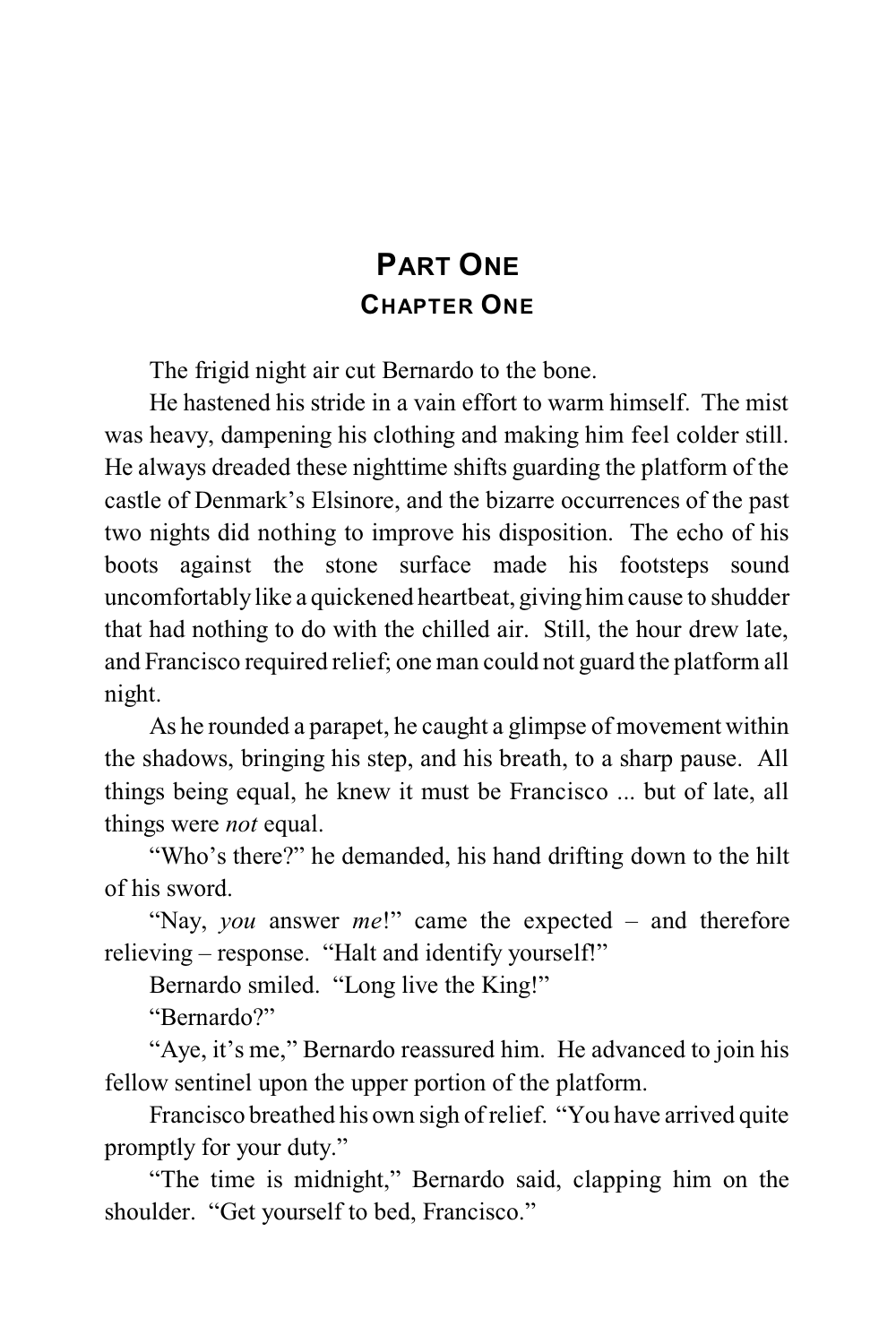Francisco smiled, an expression barely visible in the dark of the night. "Much thanks for the relief. It is bitter cold, and my spirits are low."

Bernardo nodded in understanding. He wished *he* were the one going off watch rather than just starting. "Have you had a quiet night?"

"Not a mouse stirring."

"Well, good night. If you see Horatio and Marcellus, my partners on this watch, ask them to make haste."

"Ithink I hear them," Francisco told him, peering into the shadows from which Bernardo had just emerged. Bernardo followed his gaze. Two figures slowly became visible as they approached.

"Halt!" Francisco called out. "Who is there?"

"Allies of this land," came Horatio's familiar voice.

Immediately after drifted Marcellus', "And loyal subjects to the King of Denmark."

Satisfied, Francisco strode forward, speaking as he passed them. "God give you a good night."

"Oh, farewell, honest soldier," Marcellus returned. "Who relieved you?"

"Bernardo took my place," he said, then repeated, "God give you a good night." And with that, Francisco was gone.

"Hello, Bernardo," Marcellus greeted him as he and his companion joined the sentinel at his post.

"Is this Horatio with you?" Bernardo asked.

"Oh," Horatio answered with a short chuckle, "someone like him."

"Welcome, Horatio. Welcome, good Marcellus."

Horatio nodded in greeting, then cut back to his chiding. "What, has this thing appeared again tonight?"

Bernardo shook his head. "I have seen nothing," he answered in all seriousness.

Marcellus cleared his throat briefly. "Horatio says it is nothing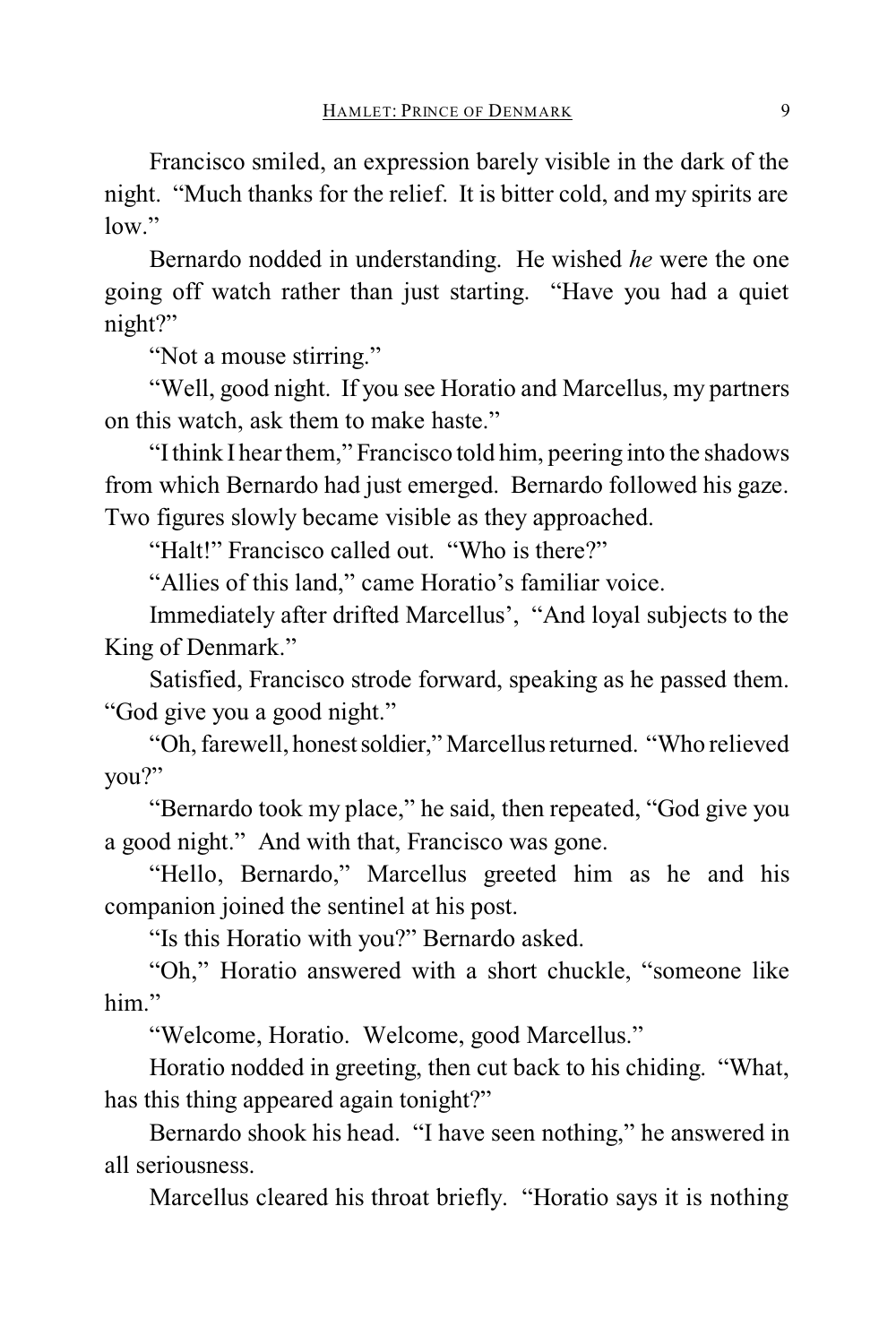but our *imagination*, and will not believe in this dreaded sight that we have seen *twice*. Therefore, I have convinced him to come along with us to watch the minutes of this night, so that if this apparition again comes, he may pay witness and speak to it."

Horatio chuckled again, a grin gracing his round face. He waved them away and ran his fingers through his short brown hair. "Tush, tush, it will not appear."

Bernardo stood straighter. "Sit down a while, and let us again tell you, who are so determined not to believe us, about what we have seen these past two nights."

Horatio threw his hands up in the air and sighed. "Very well, let us sit down and hear Bernardo tell his tale."

The three men gathered along a bench against the castle wall. Bernardo began, pointing upward, "Last night, when that star had reached the same point where it is now, Marcellus and I, just after the bell struck one—"

Marcellus suddenly shot his hand up, his eyes cast over Horatio's shoulder. Bernardo froze. "Please, be quiet," Marcellus whispered. "Look what comes again."

Horatio stared at him in confusion for a moment, waiting for him to speak further, then followed his gaze.

Across the platform, the shadows brightened with an unusual light that looked like neither the sun nor a burning torch. In fact, as Horatio continued to study the peculiar sight, he found that it wasn't as if the darkness were being lighted from an external source so much as the dim seemed to simply grow *less* dim, asif by black magic. Despite the cold, he felt a sheen of perspiration forming upon his body.

"In the same image," Bernardo observed in a hushed voice, "like the late King."

From amidst the unearthly glow appeared a figure fully clad in armor. *Royal* armor. The person might have seemed normal, except for the fact that if Horatio narrowed his eyes and stared intently enough, he realized that he could just barely see *through* the image to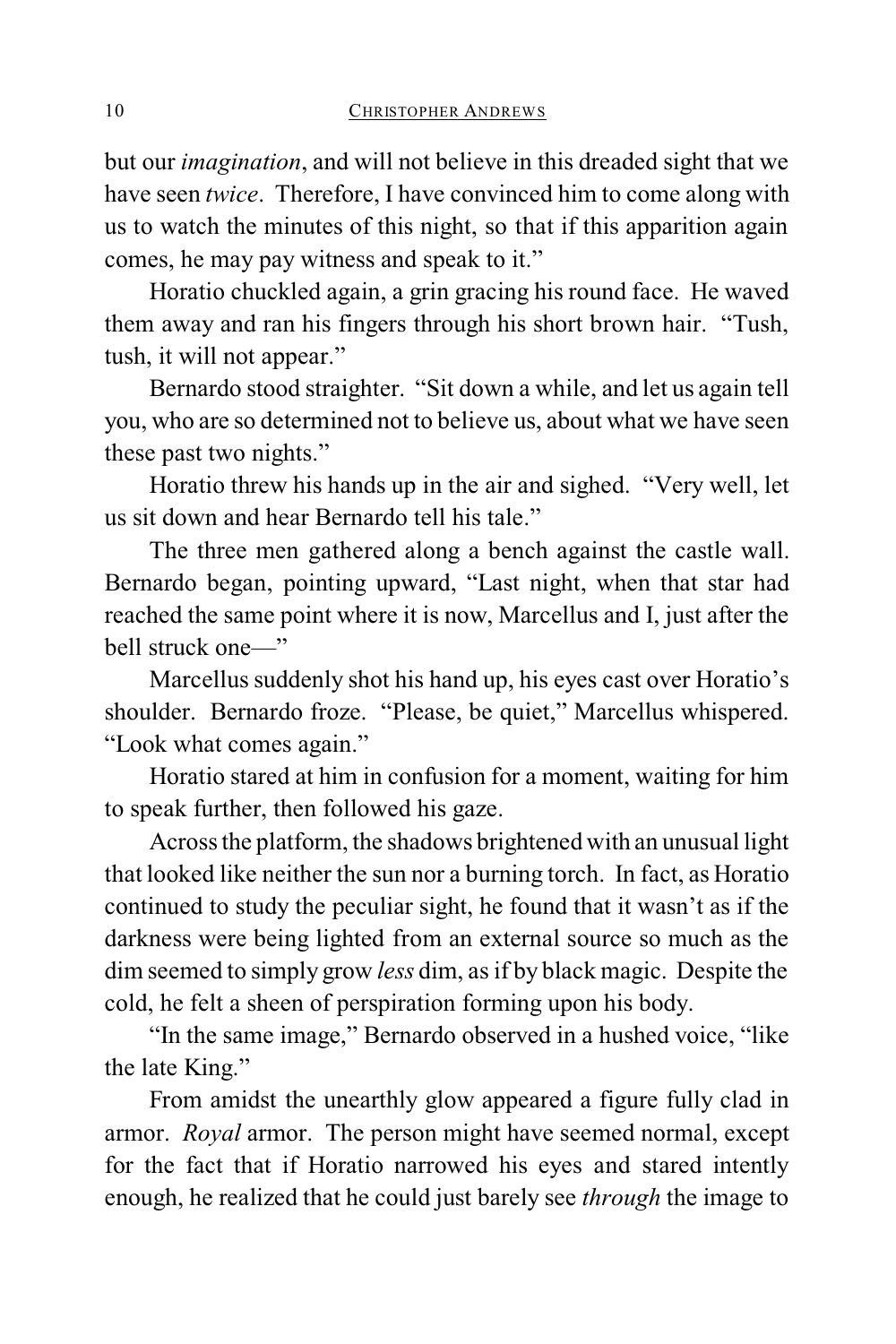the far wall of the castle.

"You are a scholar," Marcellus said to Horatio, "speak to it."

"Does it not look like the late King?" Bernardo insisted. "*Look* at it, Horatio."

Horatio did so, and despite the spectral nature of this phantom, he could not deny the familiarity of that wise, bearded face ... a face he had never expected to see animate again. Not in *this* life. It did indeed appear to be the recently deceased King Hamlet.

"Very much like him," Horatio agreed, his voice catching in his throat. "It harrows me with fear and wonder."

"It must be spoken to before it can speak," Bernardo murmured. "Speak to it, Horatio."

Horatio swallowed hard against his fear and rose to his feet. The apparition moved toward them slowly, and was still a good distance away. Horatio took two steps toward it, and could make himself move no closer.

"What are you," he called with false bravado, "that invades our realm this time of night, wearing the face, and the armor in which our buried majesty, the late King of Denmark, did formerly march?" He paused, but the phantom did not respond, except to come to a halt and frown at him with eyes that were terribly frightening because they looked so real, so *alive*. "By Heaven, I charge thee speak!"

With that, the apparition turned quickly and strode away from the three men.

"It is offended," Marcellus proclaimed.

"See," Bernardo chimed in, "it stalks away."

His fear momentarily pushed aside, Horatio took a few more steps toward the retreating form. "Stay!" he called. "Speak, speak, I charge thee *speak*!"

A moment passed, then the strange glow collapsed around the figure, and in a breath ... it had vanished.

"It is gone, and will not answer," Marcellus observed.

Horatio continued to stare after the dissipated figure, unsure for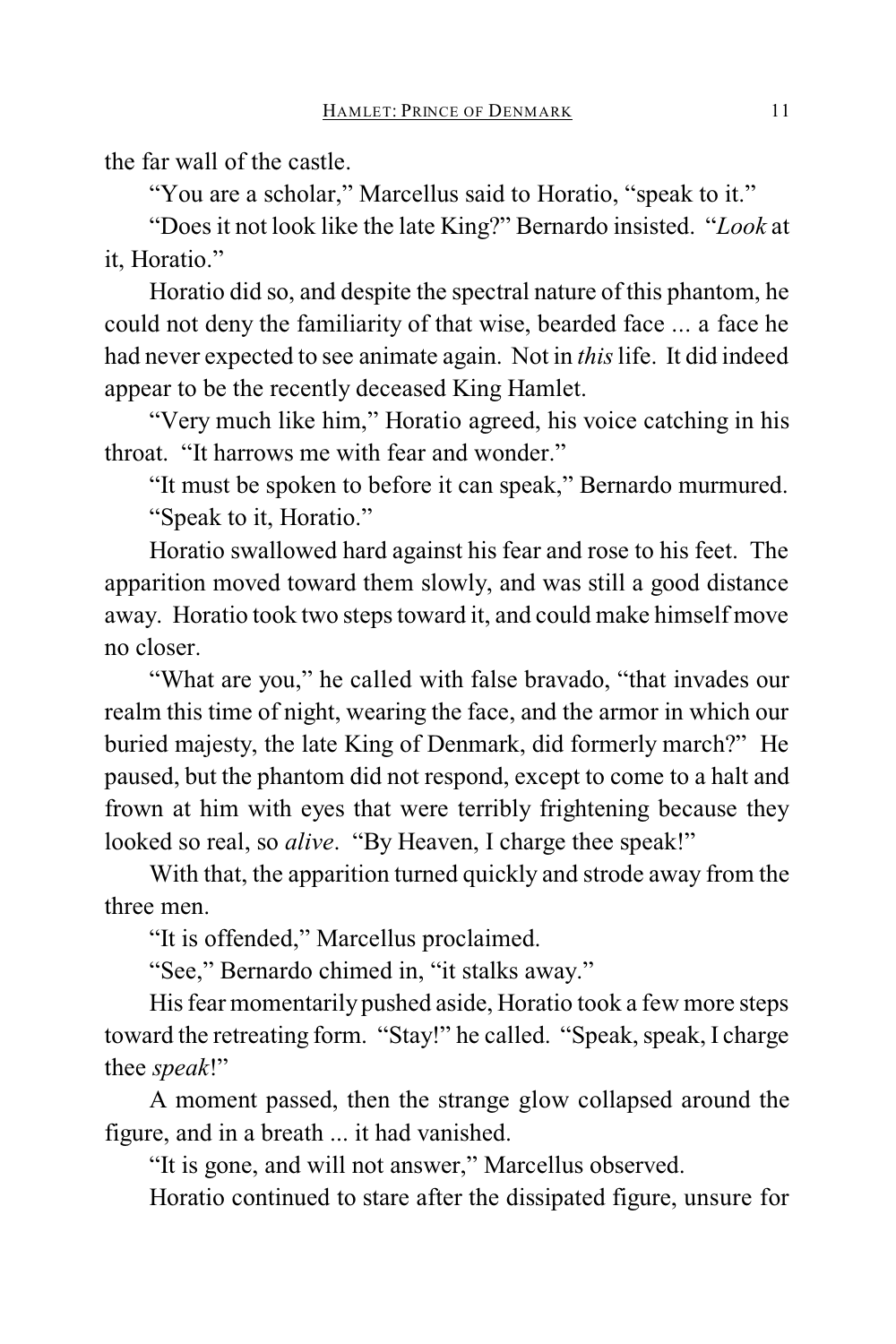what he waited. The sheen of sweat that had covered his body upon the ghost's first appearance had thickened considerably.

"How now, Horatio?" Bernardo spoke with a touch of humor, and vindication, in his voice. "You tremble and look pale. Is that not something *more* than imagination? What do you think of it?"

"Before God," Horatio declared, "I would not have believed had I not seen it with my own eyes."

Not quite as adjusted to the sight as his friend Bernardo, Marcellus paced around them, casting his gaze into the darkness as if expecting the ghost to reappear at any moment. "Is it not like the King?"

Horatio nodded. "As much as you are like yourself. So was the armor like he wore when he battled the ambitious King of Norway. His expression was like that when he defeated the Pollacks on the ice." He breathed deep. "It is very strange."

Marcellus continued to pace. "Twice before, at precisely this hour, it marched this very path by our watch."

"While I have no precise theory to explain this," Horatio told his companions, his fingers running through his hair again, "my feeling is that this bodes some strange trouble within our lands."

Marcellus, finally satisfied that they were again alone, gestured back toward the bench. "Come now, sit down." He paused briefly as Bernardo and Horatio joined him, then turned toward the latter. "Tell me, as you would know, why we have kept this same strict watch, and why we daily deal with the foreign market for weapons of war, why we force service of shipwrights, who are made to work every day of the week, even Sunday. What might be in preparation, that this sweaty haste makes us all work day and night? Can you inform me?"

"That I can, at least as far as the rumors go," Horatio answered him. Bernardo and Marcellus leaned closer as he continued. "Our late King Hamlet, whose image even now appeared to us, was, as you know, challenged to combat by his rival, King Fortinbras of Norway. If our valiant Hamlet slew Fortinbras, by sealed agreement honored by heraldic law, he forfeited with his life all those lands which he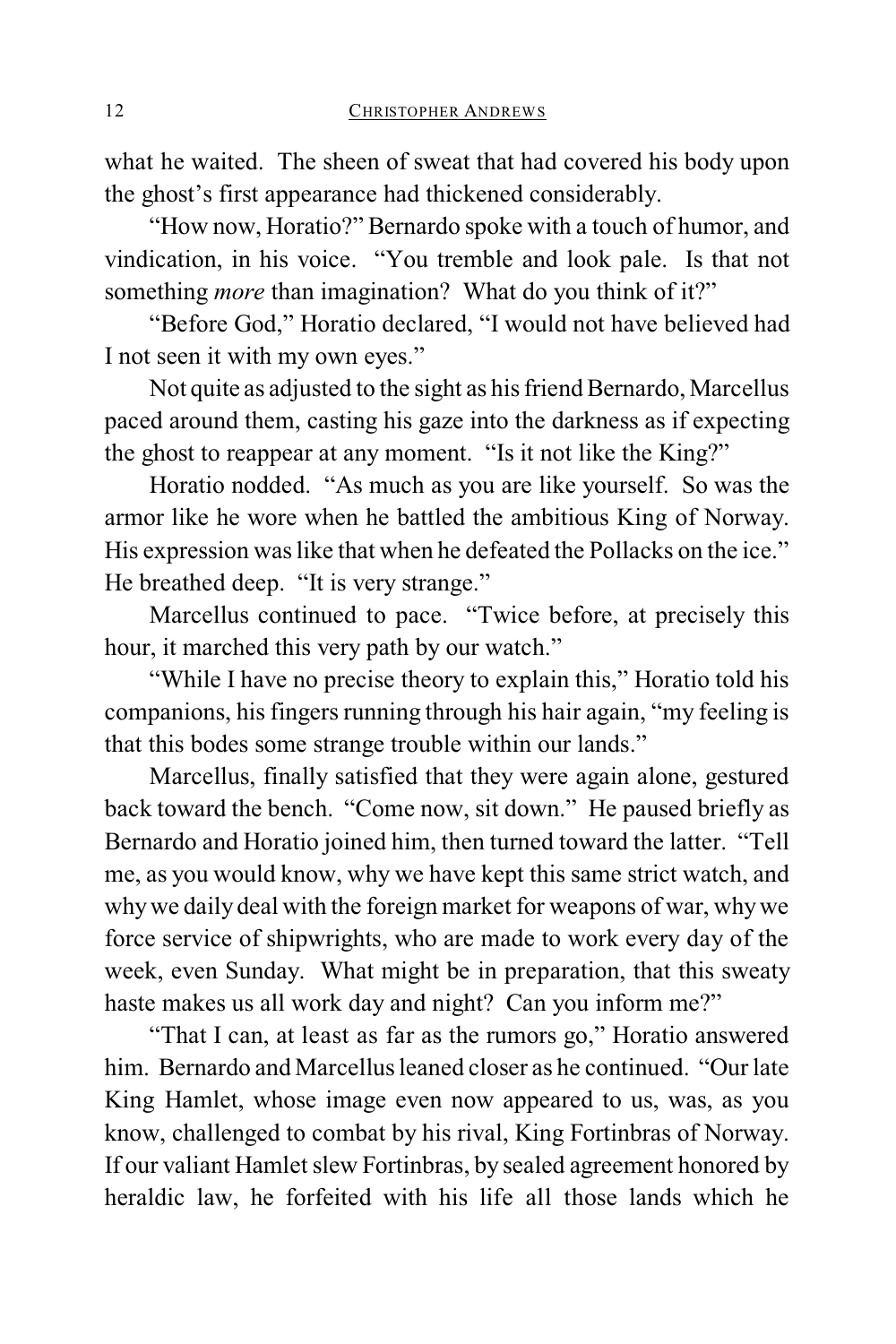possessed – not his kingdom, but his personal lands – to the conqueror. An equivalent portion was pledged by *our* King, which would have been relinquished to Fortinbras had *he* been the vanquisher. By the agreement made, Fortinbras lost his lands to King Hamlet." Horatio's heart swelled with pride at the victory of hislate liege, then he pressed on. "Now, *young* Fortinbras, full of hot, untried mettle, has hastily gathered up from the outlying territories of Norway a list of lawless ruffians for some bold enterprise, which we believe is to take back his father's lands *by force*. This, I take it, is the primary motivation for our preparations, the reason for this very watch, and the chief source of this posthaste bustling activity in the land."

Bernardo cleared his throat. "I think there can be no other reason. It fits well that this ominous figure comes armed through our watch so like the King that was and is the question of these wars."

Horatio agreed, "It is a mote of dust to trouble the mind's eye. In the most high and flourishing sovereignty of Rome, a little before the mighty Julius Caesar fell, the graves stood open and the recently dead appeared in the Roman streets. Astounding sights filled the elements, such as falling stars and dews of blood, ominous signs in the sun and in the moon, upon whose influence Neptune's sea was almost totally darkened. And similar foreshadowing of feared events – as advanced warning of things to come – have Heaven and Earth manifested upon our regions and countrymen."

As Horatio spoke, his gaze drifted back to the area from which the ghost had emerged. With a start he realized that the apparition had reappeared, and was now closer to them than it had been before. He drew a breath and whispered sharply, "Quietly, behold! It comes again!"

The three shot to their feet. As the ghost approached them, it slowly spread its arms, causing Horatio's blood to run like ice through his veins. He wanted nothing more than to retreat, to run from this place and never return, but he knew that his duty demanded much more.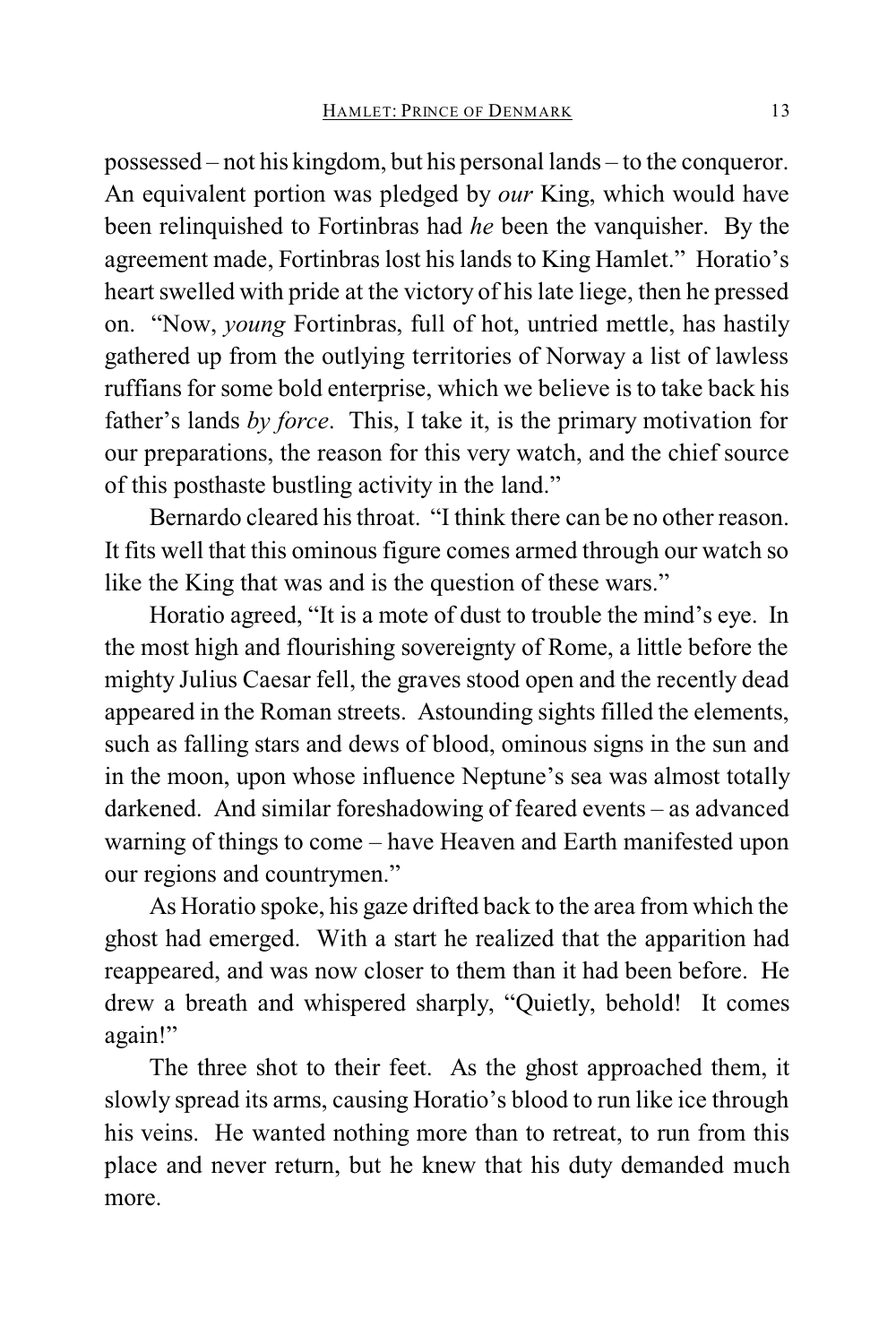Steeling himself, he moved to intercept the silent, frightening phantom. *I shall cross its path and confront it directly, though it may wither me.* He called, "Stay, illusion!" The image again frowned upon him, but continued to advance slowly as Horatio and his companions made an equally lingering withdrawal. "If you have any sound or use of voice, speak to me. If there is any good thing to be done that may ease you, and grace me, speak to me. If you are privy to your country's fate, which forewarning might help us *avoid*, speak!" The ghost still made no reply, and Horatio's voice grew more bold. "Or if thou hast, in thy life, hoarded extorted treasure in the womb of the earth, for which, they say, your spirits often walk in death, speak of it, stay and *speak*!"

At that moment, from a pier to their left, a rooster crowed into the night. The ghost started visibly, almost as if in pain, and began retreating once more.

Desperate to find some answers, Horatio ordered, "Stop it, Marcellus."

Marcellus looked at him as if he had gone mad. "Shall I strike it with my spear?"

"Do it, if it will not be still."

Reluctantly, Marcellus brandished his weapon, and the three men strode after it. They rounded a corner, and for a moment thought they had lost it. Bernardo pointed toward where it now walked, an impossible distance away. "There it is!"

They ran further, but the ghost managed to stay ahead of them. Horatio pointed as it seemed to come to a halt. "There it is!"

Marcellus drew back his arm to cast the spear, but it was too late. The strange glow again enveloped the ghost, and it vanished for the second time.

"It is gone!" Marcellus lowered his spear in frustration. "We did it wrong," he said to Horatio, "to offer it the show of violence, for it is as the air, invulnerable, and our vain gestures were empty pretenses."

Bernardo, out of breath from their spontaneous run, observed, "It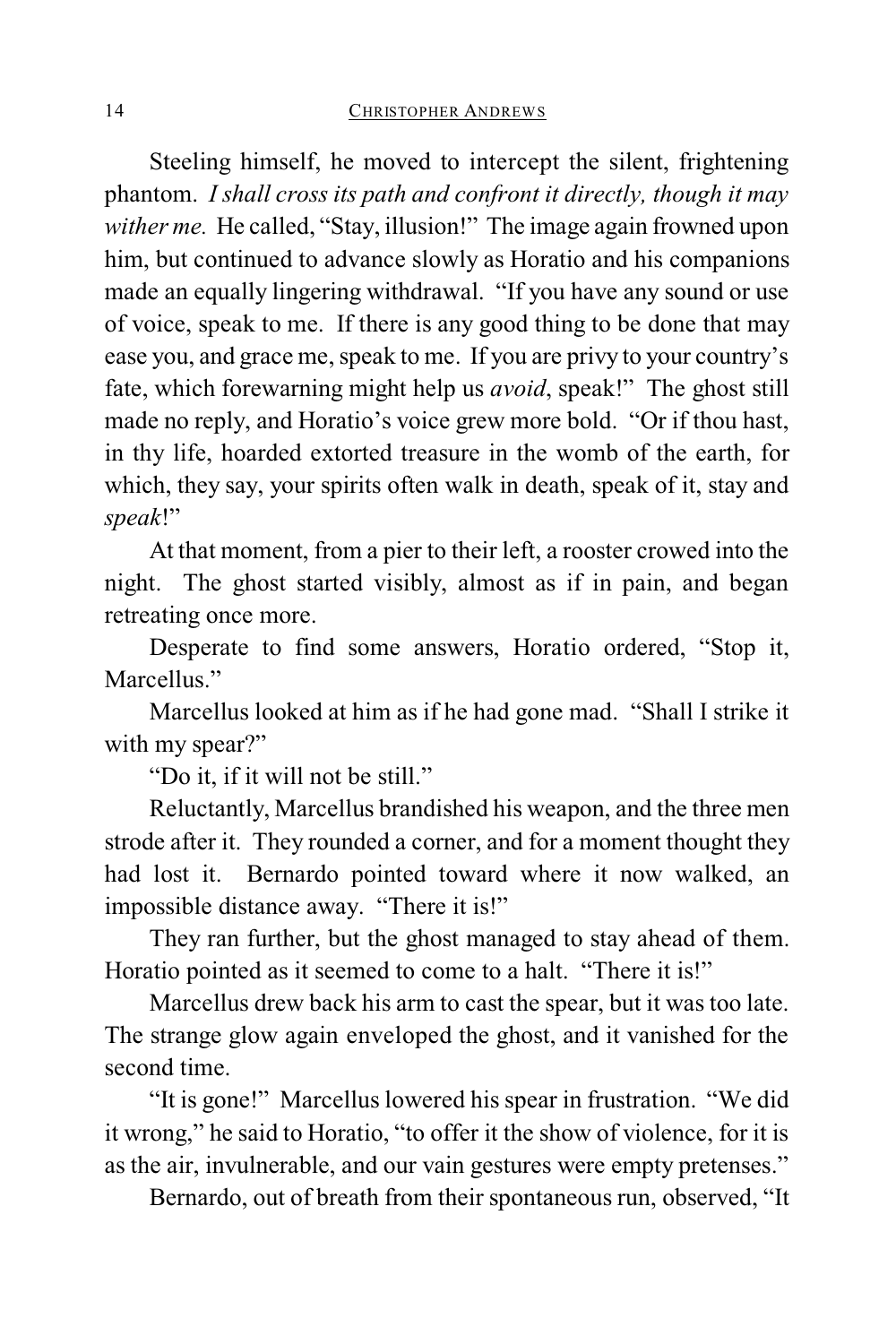was about to speak when the rooster cried."

"And then it started like a guilty thing upon a fearful summons," Horatio added. "I have heard that the cock, the trumpeter of morning, awakens the god of day with his lofty and shrill-sounding throat, and at its crow – whether in sea or fire, in earth or air – the spirits of the dead must hastily return to their confines. This present sight proves it is true."

Marcellus nodded, slowly at first then with intensity. "It faded on the crowing of the cock," he agreed. "Some say that by the time that season comes wherein our Savior's birth is celebrated, the bird of dawning sings *all* night long. And then, they say, no spirit *dares* stir abroad; the nights are wholesome; then no malicious planetary alignments strike, no fairy bewitches, nor witch has power to charm, so hallowed and so *good* is the time."

Never the superstitious but ever the diplomat, Horatio merely said, "So have I heard, and do – in part – believe it." He grit his teeth and once more ran his fingers through his hair. "Look, morning lies just beyond that eastern sky. We must break our watch, and I suggest that we tell young Hamlet of what we have seen tonight, for, upon my life, this spirit, mute to us, will speak to him. Do you agree that we must inform him, as much for love as for duty?"

Bernardo and Marcellus both nodded in agreement. Marcellus spoke, "Let us do it, and I know where we will find him this morning..."

The three made their plans as the freezing night listened in silence.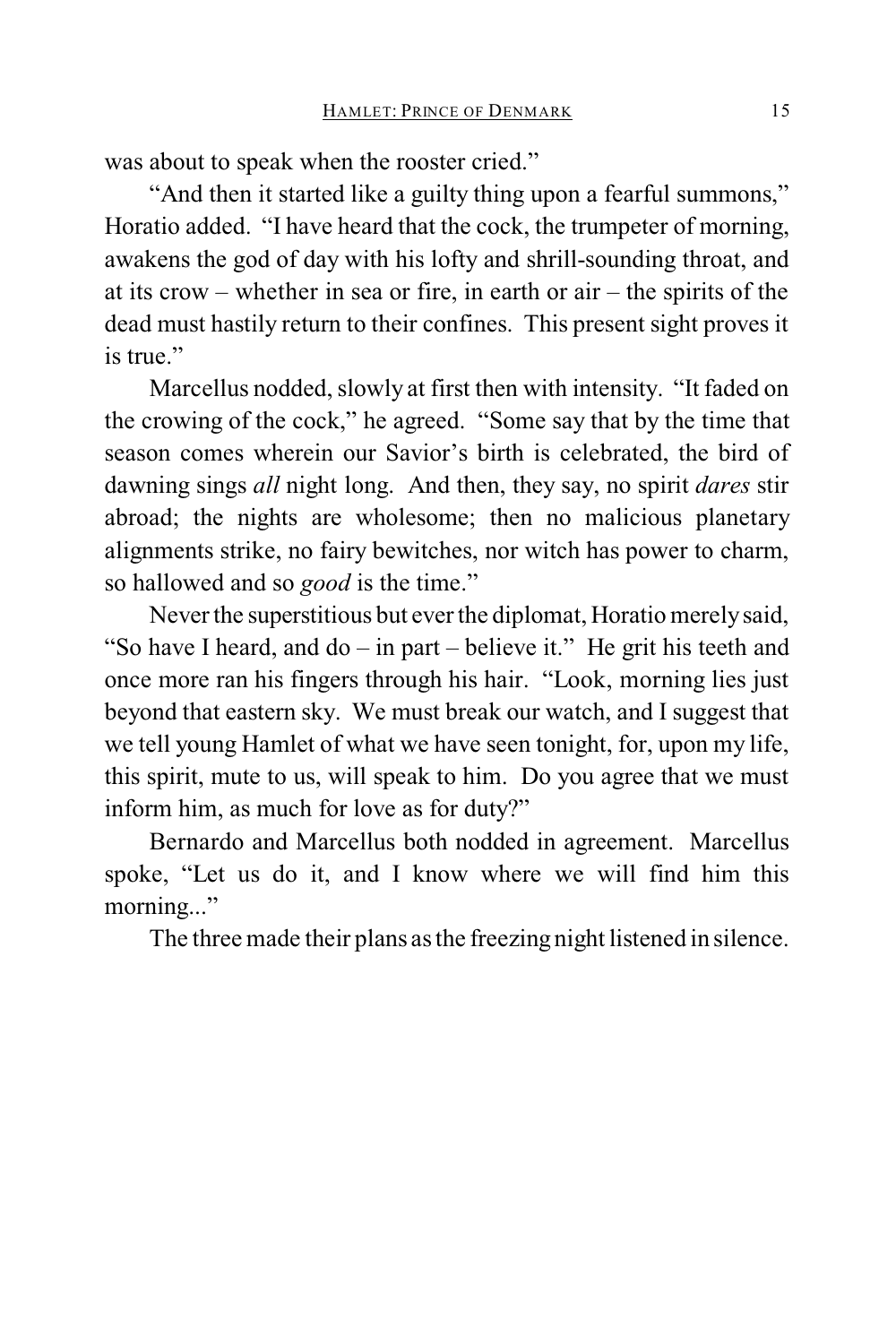## **PART ONE CHAPTER TWO**

A flourish of trumpets echoed throughout the room of state at Elsinore. The Lord Chamberlain Polonius gestured, and the members of the royal council of Denmark, as well as the small audience – which included the Chamberlain's son, Laertes – bowed their heads and knelt to one knee, followed a moment later by Polonius himself. The chamber doors opened, and Claudius, the new King of Denmark, entered the room. He paused at the entrance, allowing his royal visage to bathe his congregation for a few moments. He then reached out to his left, his palm open in expectation, and Queen Gertrude appeared to take his hand in her own. With his new bride at his side, Claudius ascended the dais to his throne. The Queen took her seat, and then the King lowered himself. He waited a moment longer, then clapped his hands sharply. The assembly rose to their feet, and Claudius beamed openly as they again nodded their heads before his majesty.

From the rear of the state room, seated upon steps leading to another level of the chamber and shrouded in shadow, young Hamlet, the Prince of Denmark, watched the proceedings. He did not bow, nor did he lower his head. He merely sat and watched ...

... and brooded.

The King hesitated in what young Hamlet was sure he perceived as dramatic pause, then addressed the throng.

"Though the memory of dear brother Hamlet's death may yet be fresh," he spoke, his baritone voice carrying more efficiently through the room than Prince Hamlet would have preferred, "and it would benefit us to bear grief in our hearts, and our whole kingdom to be reduced to one mournful brow ... *discretion* demands that we think of him, as well as *ourselves*. Therefore, with an impaired joy, with one eye cheerful and the other weeping, with laughter in funeral and with dirge in marriage, weighing equally delight and grief ... with all this,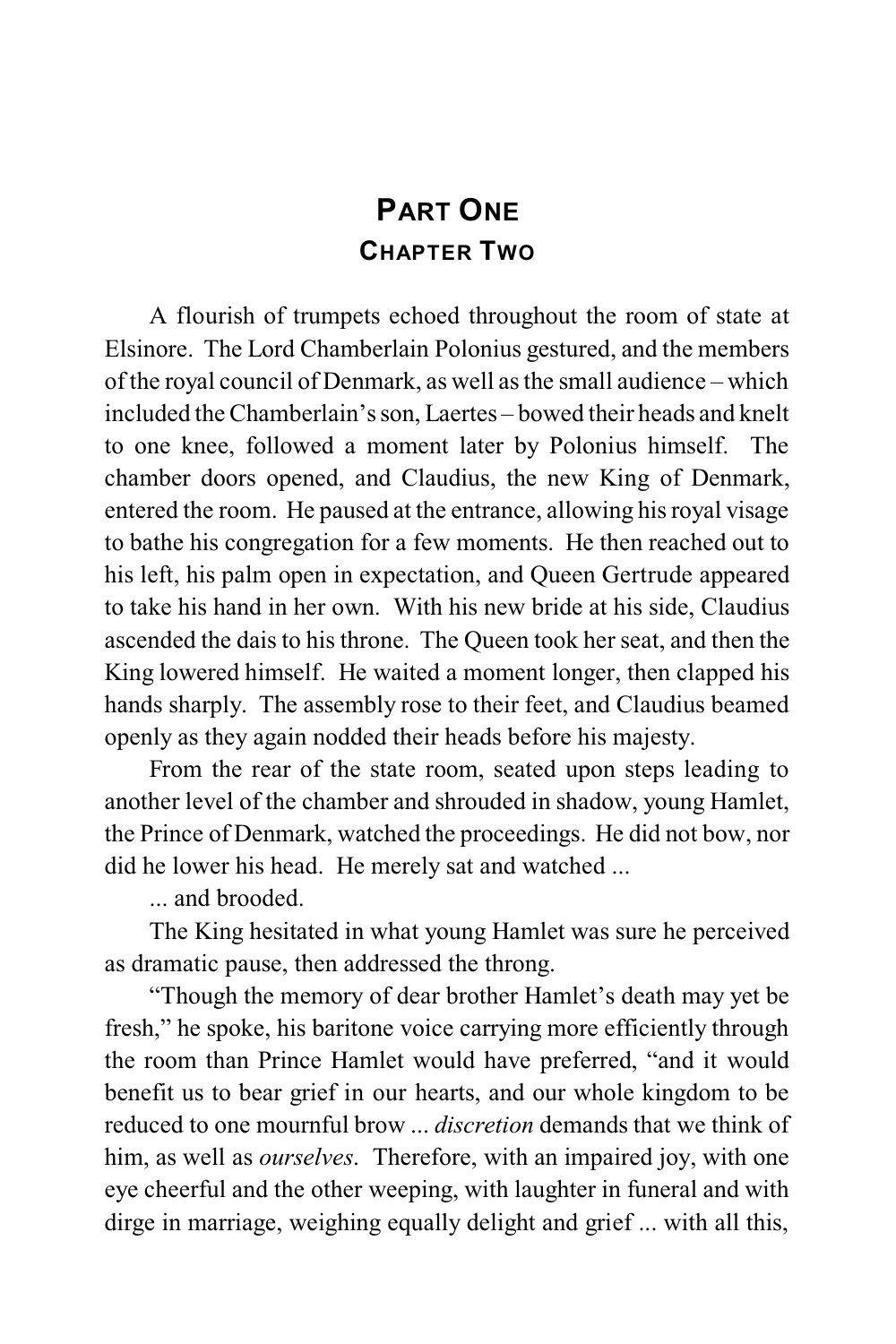I have taken my former sister-in-law – the Queen, the imperial jointholder to this warlike state – as my *wife*. You have, in good wisdom, condoned this fully and without reservation. For all this, I give my thanks."

The audience applauded. From his viewpoint in the shadows, Hamlet realized that he had unconsciously clenched his fist until finally his fingernails threatened to break through the skin of his palm. He made a half-hearted attempt to calm himself.

"I must next inform you," Claudius continued, rising to his feet and pacing slowly before the throne, "that young Fortinbras, holding a weak opinion of our worth, or thinking my late dear brother's death has left our state disjointed and out of frame, has contrived with this false dream to take the advantage – he has assailed me with persistent messages demanding the surrender of those lands lost by his father, lost with all binding terms of the *law*, to my most valiant, late brother, King Hamlet." Claudius halted his easy stride and smiled over his shoulder to the congregation. "So much for him."

His listeners laughed. All save one.

"Now for ourselves," the King recommenced, returning once more to the throne, "and for this meeting, this is our business: We have written to Norway, the uncle of young Fortinbras – who, feeble and bedridden, barely hears of his nephew's purpose – to suppress his further proceeding herein, as the monies, the soldiers, and the full supplies are all drawn from the liegemen of Norway. We now dispatch you, good Cornelius, and you, Voltemand ..." The two men stepped forward from the collective body. "To bear this greeting to old Norway, giving you no more personal power in your business with the King than the range that these detailed articles allow."

From within the folds of his cloak, Claudius produced a scroll, fastened with his royal seal. Cornelius, his back straight and his head high, marched up the steps and took the paper from the King's hand with an overly-sharp bow of his head. He then descended to again stand beside his fellow herald.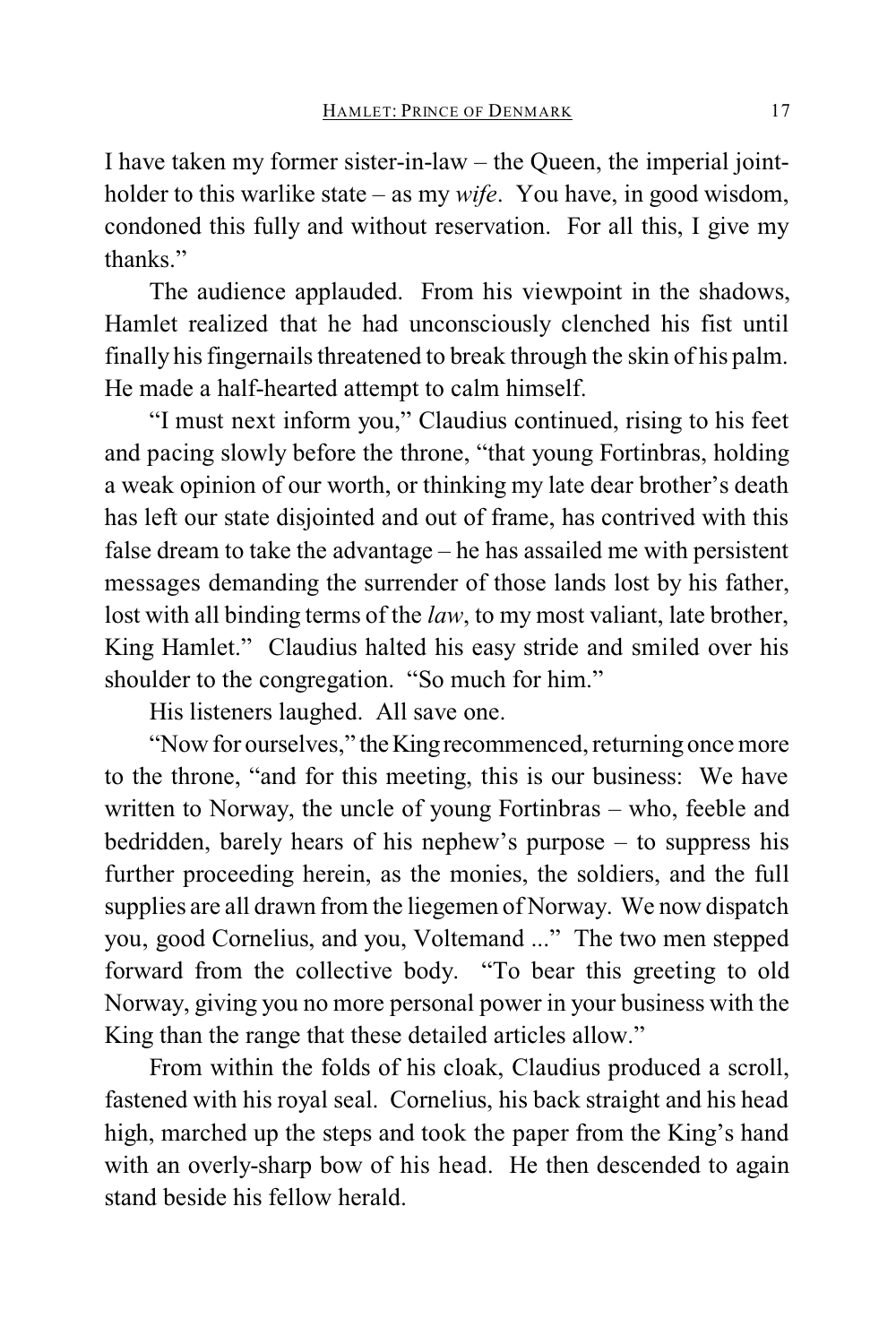"Farewell," Claudius told them, "and let haste command your duty."

Cornelius and Voltemand spoke in unison. "In that, and all things, will we show our duty."

Claudius seemed to find their uniform performance somewhat amusing, and his tone was light as he returned, "I doubt it not at all; heartily farewell."

The heralds effected a snap-turn to the right, and marched from the state room. Hamlet eyed them with vague repugnance as they departed.

"And now, Laertes," the King addressed the Lord Chamberlain's son, "what's the news with you? You told us of some entreaty – what is it, Laertes?"

The Chamberlain's son stepped forward, then seemed to grow nervous and lose his words.

Claudius chuckled. "You cannot speak reasonably to the King of Denmark and waste your voice. What would you ask, Laertes, that I shall not offer? The head is not more closely related to the heart, the hand more instrumental to the mouth, than is the throne of Denmark to your father." Lord Chamberlain Polonius modestly averted his eyes at the compliment. "What would you have, Laertes?"

Laertes took another step forward. "Your gracious permission to return to France, my revered lord, from where, though I willingly came to Denmark to show my duty in your coronation ... I must now confess, that duty done, my thoughts and wishes bend again toward France, and I request your gracious permission to depart." He bowed deeply, as if to physically manifest his sincerity.

Claudius seemed to ponder his decision for the briefest of moments. "Have you your father's leave? What says Polonius?"

The Lord Chamberlain spoke, and there was a degree of humor in his voice. "He has, my lord – by laborsome petition – wrung from me my slow leave, and at last upon his will I gave my reluctant consent. I do beseech you give him leave to go."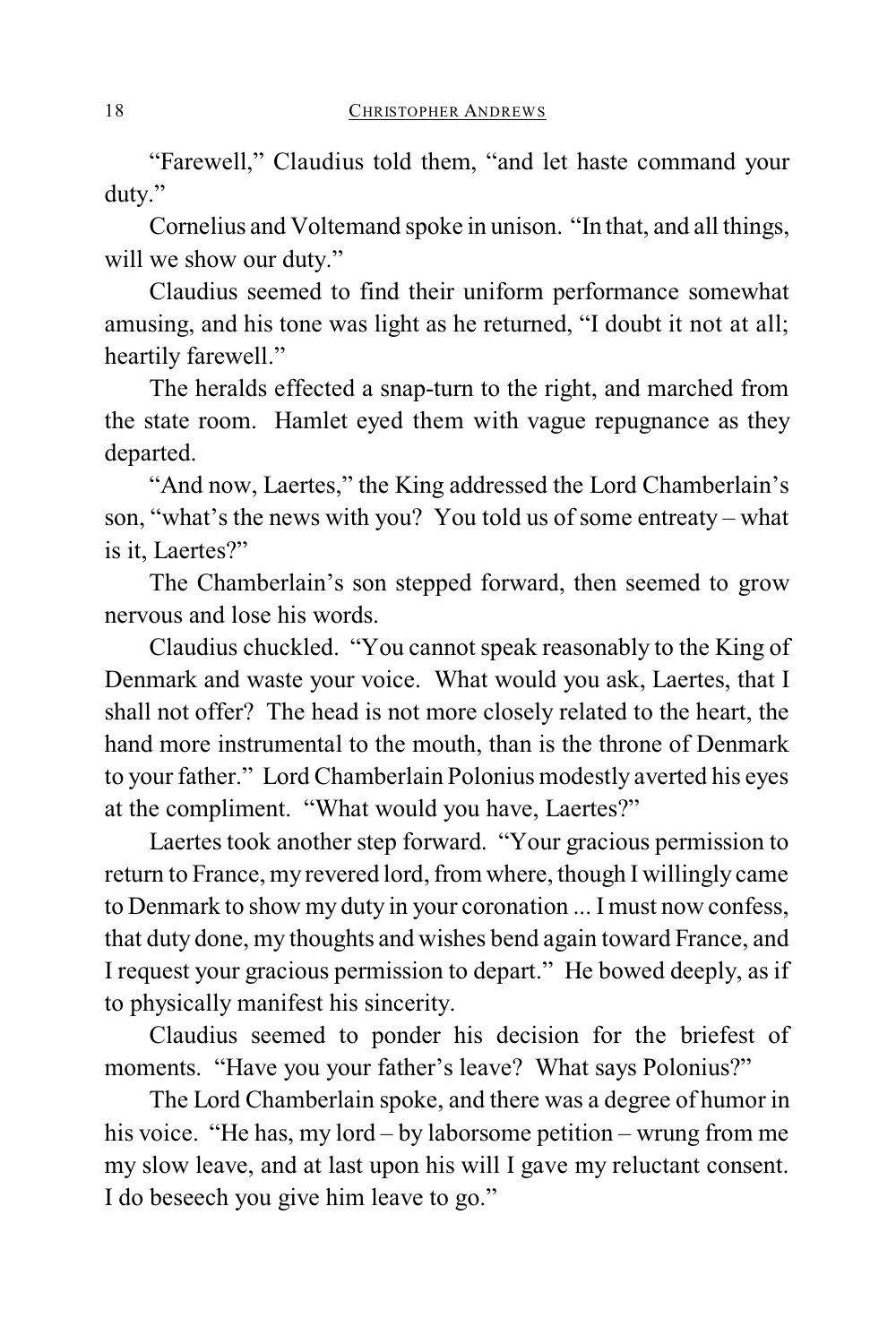The King nodded. "Take your fair hour, Laertes – time be yours, and your best virtues spend it at your will!"

Laertes smiled from ear to ear and rejoined his father.

Claudius returned the young man's glow, then his expression grew more somber. He rose again to his feet, and glanced toward his wife. She nodded, her own face a mask of concern, and followed him as he descended the steps. The audience, slightly taken aback, scrambled as graciously as they could to part for their monarch. Prince Hamlet realized too late what was transpiring, and cursed himself for not retreating from sight when he had the chance.

"But now," Claudius picked up as though he had never stopped speaking, "my nephew Hamlet, and my son ..."

*A little closer than a nephew,* Hamlet spat to himself, *as you are my mother's husband, and my father's brother ... but I am* not *your son.*

"... how is it that the clouds still hang on you?"

Hamlet regarded the King, and purposely did not stand when he answered, "Not so, my lord, I am *too much* in the sun."

Claudius blinked, and for an instant, Hamlet thought he glimpsed a flash of irritation behind the sovereign's eyes. The idea brought him more than a little satisfaction.

"Good Hamlet," Queen Gertrude, his mother, interjected, "cast your darkened color off, and let your eye look friendly on Denmark. Do not search forever with downcast eyes for your noble father in the dust. You know it is universal – all that lives must die, passing through nature to eternity."

Hamlet looked away from his mother. "Aye, madam, it is universal"

"If it is, why does it seem so *personal* with you?"

Hamlet's gaze now snapped to her, and Gertrude wastaken aback by the anger and hurt she saw in her son's countenance. " '*Seems*,' madam? No, it *is* – I know not 'seems.' It is not only my inky cloak, good mother, nor customary suits of solemn black, nor forced sighing,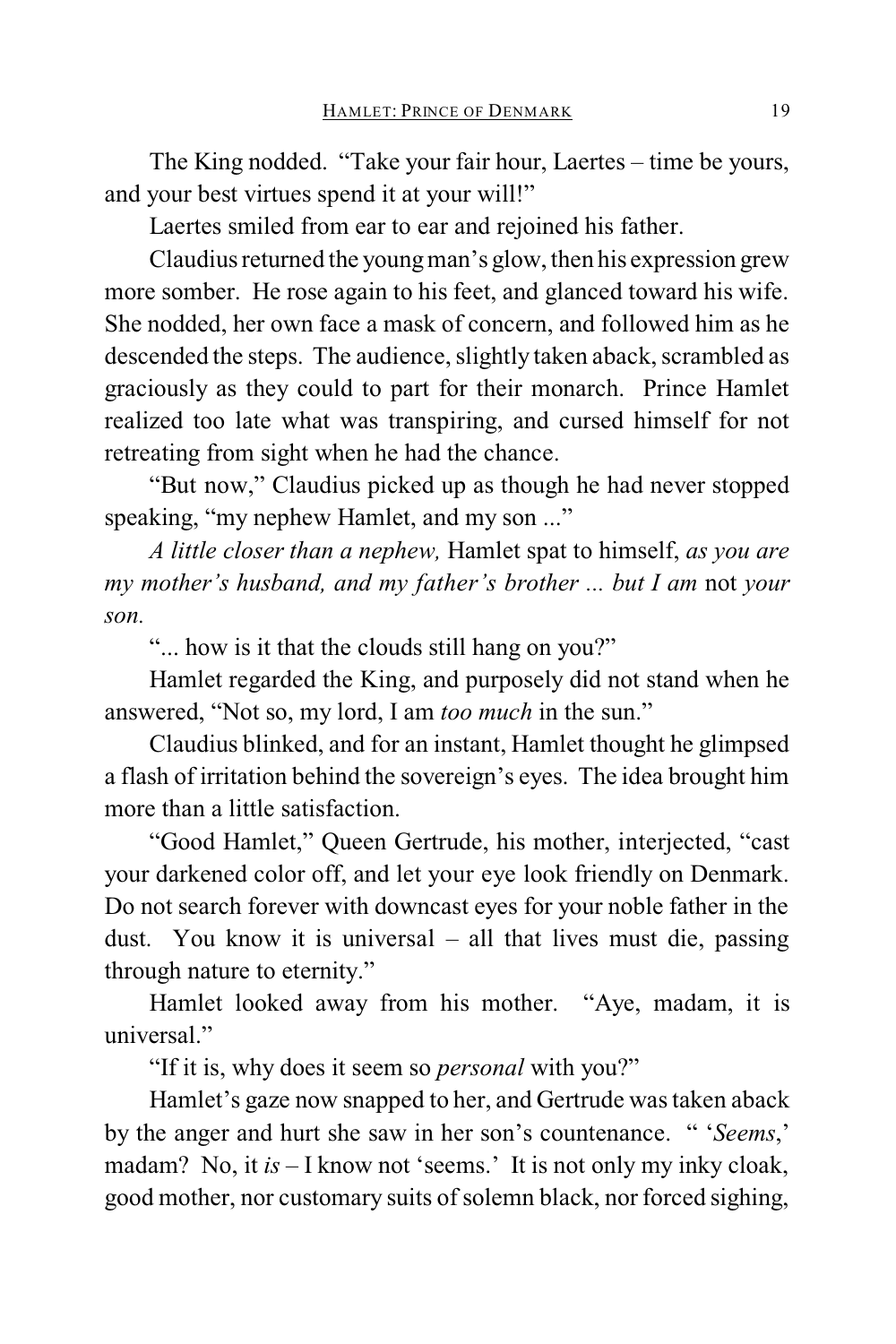nor the plentiful tears in the eye, nor the dejected behavior of the visage. *Together*, with all forms, moods, shapes of grief, can truly portray my feelings. These indeed 'seem,' for they are actions that a man might pretend, but I feel them and show them with *sincerity*."

"It is sweet and commendable in your nature, Hamlet," Claudius said to him, and Hamlet only resisted striking out at him with firm resolve, "to give these mourning duties to your father. But you must know your father lost a father, that father lost his, and the survivor always mourned for a time." His tone then darkened. "But to *continually* mourn is blasphemous *stubbornness* – it is unmanly grief; it shows a will unsubmissive to Heaven, an insecure heart, or impatient mind, an understanding simple and *unschooled*." Claudius straightened, and his following words were obviously intended as a show for his masses. "For what we know must be, and is as common as any of the most common experiences, why should we, in our quarrelsome opposition, take it against the heart? Fie, it is an insult to Heaven, an insult to the dead, an insult to nature, to contrary reason, whose common theme *is* death of fathers, and who still has cried, from the first corpse till he that died today, '*This must be so*.' "

Hamlet glared at Claudius. If the King noticed, he did not offer a hint as he again lowered his voice to a level that would at least *appear* to be sincere, but could still be heard by all. "Seems" indeed!

"I ask you throw this unending woe to earth, and think of *me* as a father, for let the world take note: *You* are the most immediate heir to the throne, and with no less nobility of love than that which a most loving father bears his son do *I* give to *you*." Claudius paused, perhaps hoping Hamlet would make some response – after all, he had just announced, publicly, that young Hamlet would be the next man to sit upon the throne of Denmark. When it became clear that none was forthcoming, he pressed on, a gentle hand at the small of the Queen's back. "Your intent in going back to school in Wittenberg is contrary to our desire, and we beseech you, incline you, to remain *here* in the cheer and comfort of our eye, our chiefest courtier, cousin, and our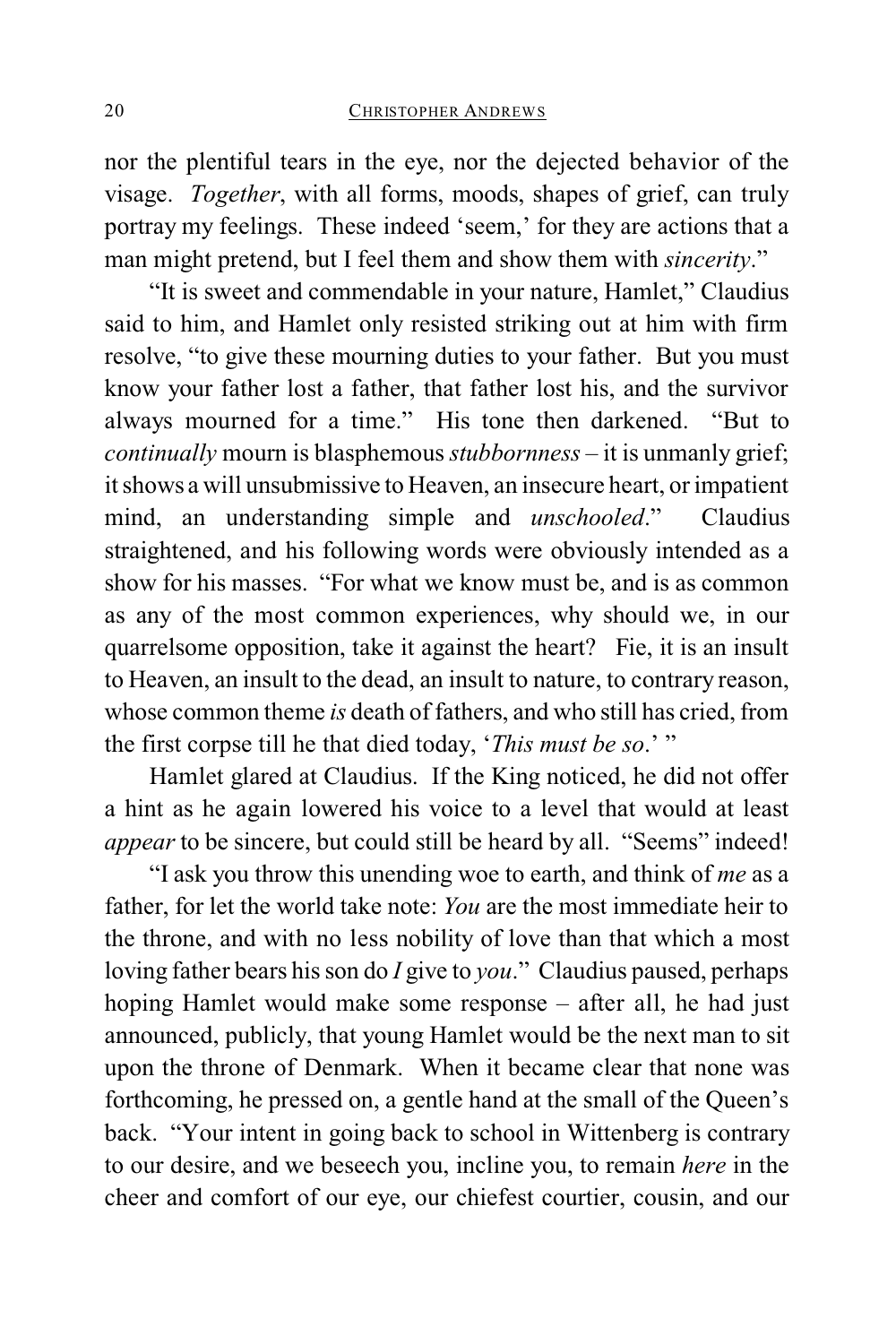son"

*This* Hamlet found quite interesting. As it happened, if he had not been away at school at the time, the decision as to *who* would, in fact, succeed the deceased King might have swayed to a different breeze. And now that it mattered not ... Claudius wanted him to *stay*? All the better to keep an eye on him, most likely!

Either way, he cared little for his uncle/step-father's wishes, and might have refused then and there, had his mother not pleaded, "Do not let your mother lose her prayers, Hamlet. I beg you to stay with us – do not go to Germany."

Hamlet looked into her eyes, at the despondent look upon her face, and sighed. "I shall, in all my best, obey you, madam."

Claudius smiled broadly. "Why, it is a loving and fair reply. Be as free as us in Denmark. Madam, come." He guided his Queen away, and with a gesture, dismissed the assembly as well. "This gentle and unforced agreement of Hamlet warms my heart, and we shall hold a celebration that will sound through the heavens. Come away ...!"

A few minutes later, Hamlet was alone.

The Prince of Denmark regarded his cold, shadowed, empty surroundings. How they seemed to reflect the ache in his heart.

*Oh*, he thought, *that this too solid flesh would melt, thaw, and dissolve into a dew! Or that the Everlasting had not fixed his law against self-slaughter!* The Prince rose to his feet and paced slowly about the lonely chamber. "Oh God, God, how weary, stale, flat, and unprofitable all the customs of this world seem to me! Damn it all, *damn*!" His words echoed through the room, with no reply other than the continuation of his own thoughts. *It is an unweeded garden that grows to seed, things rank and gross in nature possessing it utterly. That it should come to this! Only two months dead ... no, not even two. So excellent a king, that was to this land as the titanic sun-god Hyperion was to a lecherous satyr, so loving to my mother that he might not allow the winds of Heaven to visit her face too roughly.* Hamlet's pacing brought him before the throne, and he sat upon the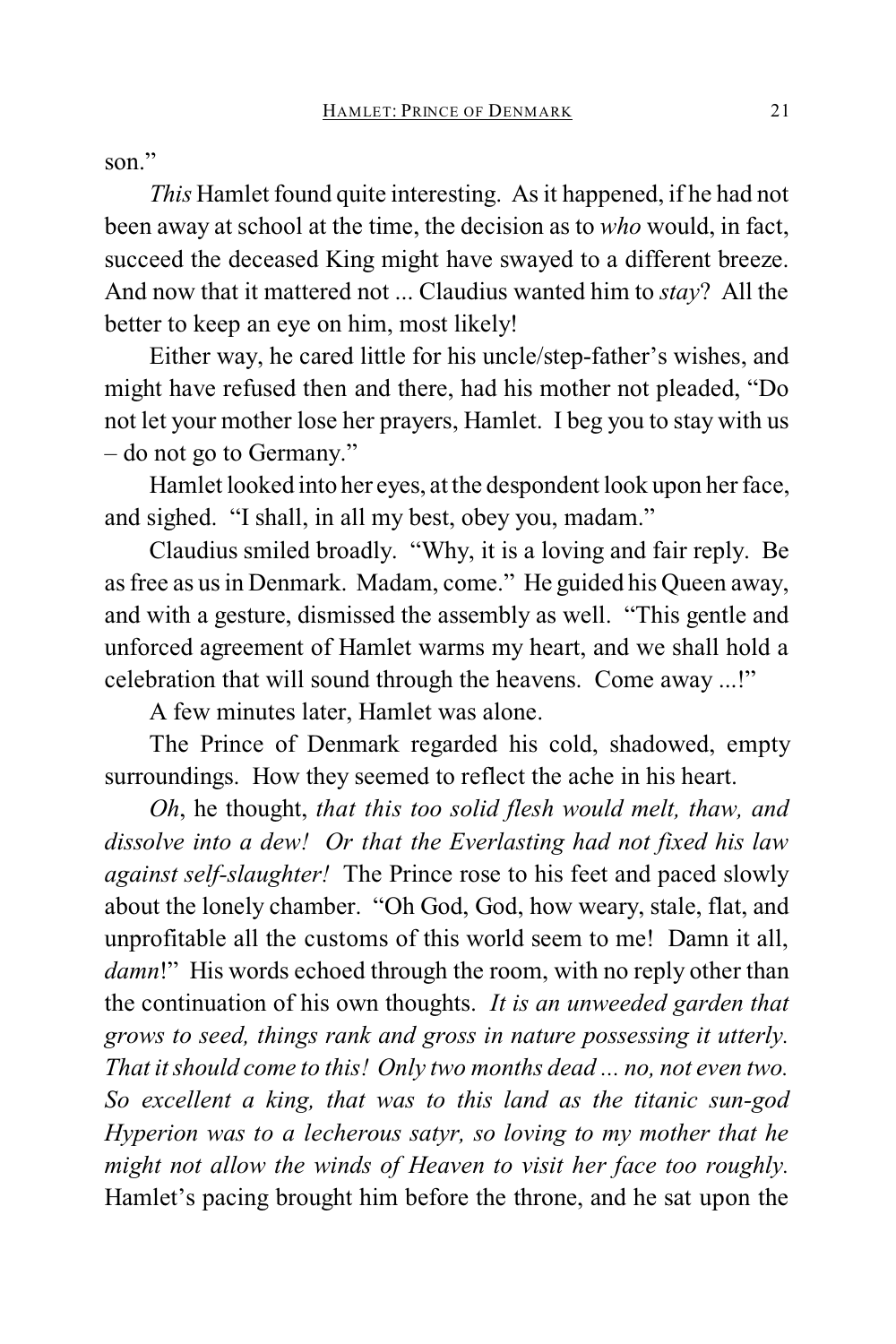steps, his back to the exalted seat. "Heaven and Earth, must I remember? Why, she would hang on him as if her appetite would increase by what it fed on. And yet, within a month ..."

Hamlet turned and glanced up to the throne, and pictured the new king, his uncle-father, sitting upon it beside his aunt-mother. He quickly turned away, closing his eyes tightly. "Let me not think on it! Frailty, thy name is *woman*!"

His cry again rang through the assembly room, reverberating off the walls as if to mock him.

"A little month, before those shoes were old with which she followed my poor father's body, like the weeping Niobe, all tears ... why, she, even she ... oh, God, a *beast* that lacks the power of reason would have mourned longer ... she married my uncle, my father's *brother*, but no more *like* my father than I am to Hercules. Within a month, before yet the salt of most hypocritical tears had left the redness in her swollen eyes, she *married*."

Hamlet threw back his head as if to cry out in rage once more, but the words instead flowed with a defeated hush from hislips as his face came to rest in his hands. "Oh, most wicked speed. To hasten with such dexterity to those incestuous sheets, it is not, nor it cannot come to good, but *break* my *heart* ... for I must hold my tongue."

Hamlet, drowning in his sorrow as he was, failed to notice as Marcellus, Bernardo, and his close friend Horatio entered from the back of the chamber. They hesitated at the sight of their beloved Prince, and Marcellus looked to Horatio as if to question whether or not they should leave and return at a later time, but Horatio steeled himself and beckoned them forward.

"Hail to your lordship!" Horatio called.

Hamlet stirred a bit, too apathetic of the world around him to be truly startled by the disturbance. "I am glad to see you well," he mumbled in reflexive response. The Prince then looked up, and when he realized who had addressed him, his spirits lifted noticeably and he rose to his feet. "Horatio, or I do forget myself."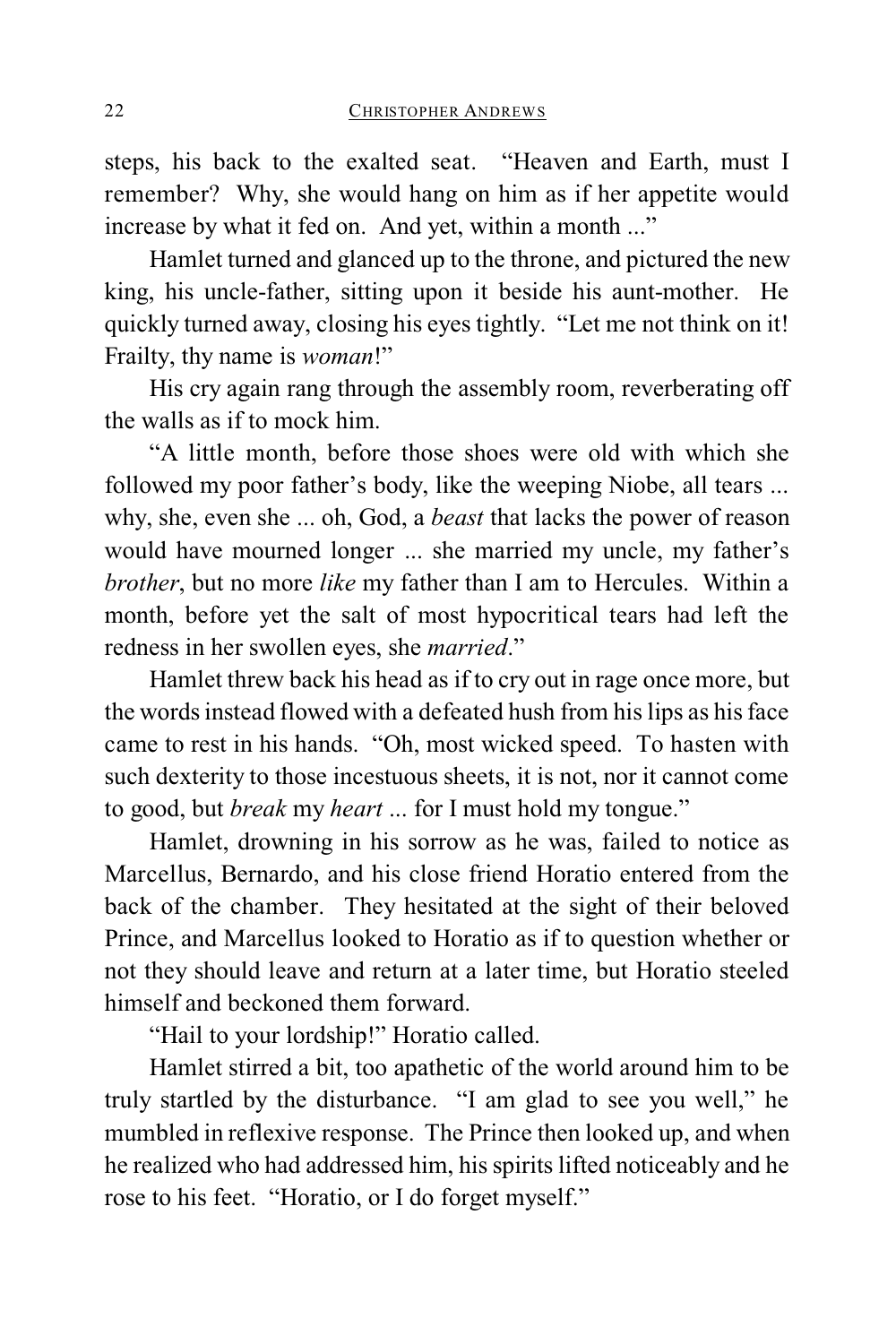Horatio smiled at the positive change in his friend's poise. "The same, my lord, and ever your poor servant."

Hamlet crossed the room to meet them and locked hands with Horatio. "Sir, my good *friend*. I'll exchange *that* name with you." He smiled warmly, and for the first time since his father's death, it felt natural. "And what brings you from Wittenberg, Horatio?" The Prince then caught himself, and realized that he had completely ignored the sentinels, and also friends, who accompanied Horatio. "Marcellus," he nodded.

Marcellus returned the bow. "My good lord."

"I am very glad to see you." He nodded again, this time to Bernardo. "Good evening, sir."

Bernardo smiled and bowed from the neck as had Marcellus.

Feeling he had now at least answered courtesy's demands, Hamlet returned his focus to Horatio. "But, truly, why are you away from school?"

"An urge to play absentee, my good lord," Horatio told him with a wink.

Hamlet chuckled and shook his head. "I would not hear your enemy say so, nor shall you hurt my ears by reporting against yourself. I *know* you are not negligent. But what is your business in Elsinore? We'll teach you to drink deeply before you depart."

Horatio sighed. "My lord," he admitted, "I came to see your father's funeral."

Hamlet scoffed, "I ask you do not mock me, fellow student. I think it was to see my mother's wedding."

Horatio and his companions shuffled uncomfortably. "Indeed, my lord," Horatio agreed, unsure of how else to respond, "it did follow quickly."

"Thrift, thrift, Horatio, the funeral's cold meat pies did furnish the marriage tables. I wish I had met my most hated foe in Heaven before I had seen *that* day, Horatio!" Torn with anger and hurt, Hamlet turned away from his friends. He looked again to the throne and whispered,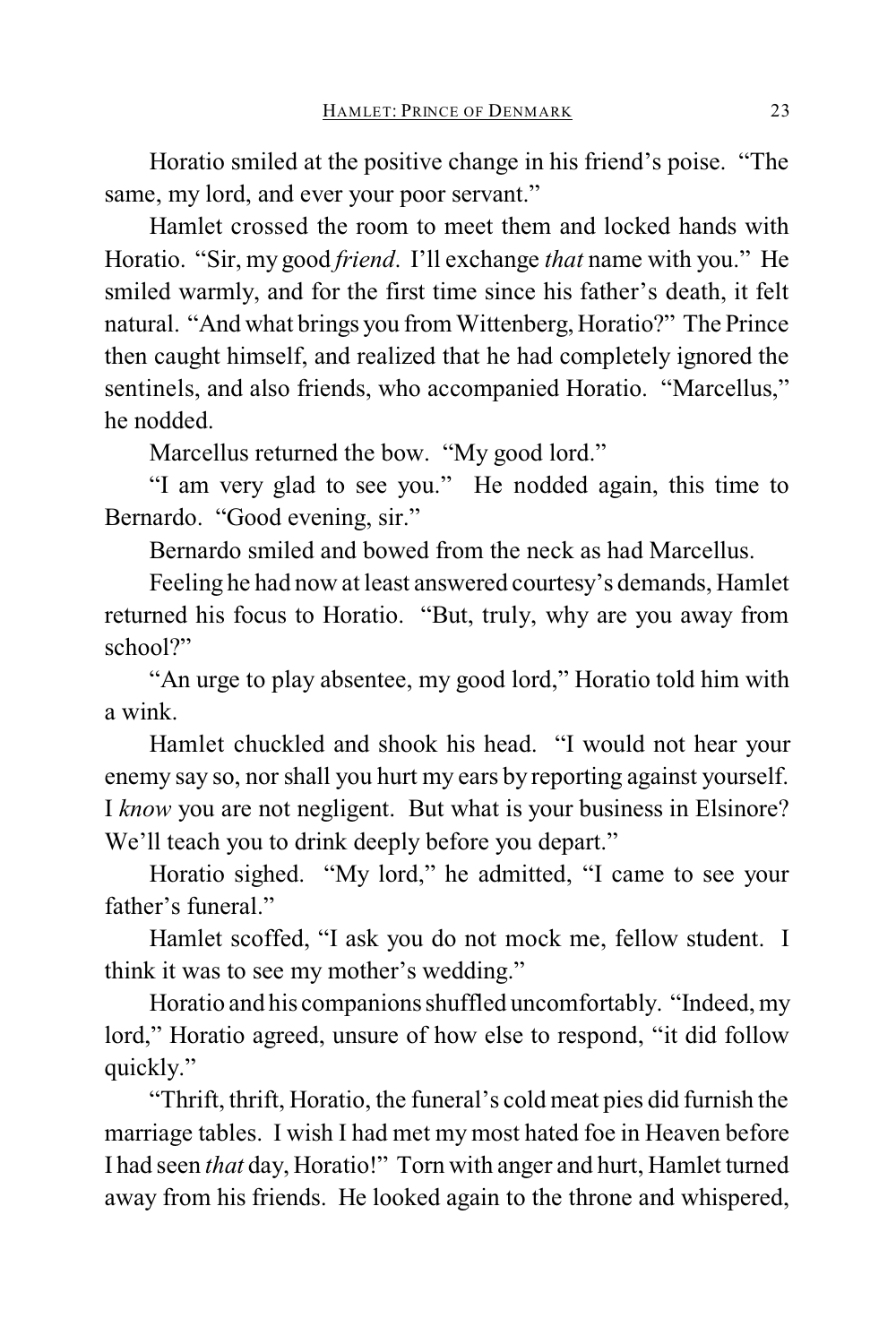"My father. I think I see my father."

Much to the Prince's surprise, his words provoked a violent response from Horatio and his companions. The sentinels looked around as if they expected an attack from every side at once, and Horatio himself drew his sword, his face pale and riddled with fear. "Where, my lord?" he demanded.

Hamlet stared at his friend, and found himself wondering if perhaps *Horatio* had been driven mad over recent events. "In my *mind's eye*, Horatio."

Horatio and the sentinels looked at one another and relaxed their stance, Marcellus and Bernardo averting their eyes in embarrassment. Horatio, however, decided this was the time. "Isaw him once, he was a goodly king."

Still staring in confusion at his friend, Hamlet agreed, "He was a man – take him for all in all, I shall not look upon his like again."

Horatio swallowed hard. "My lord ... Ithink I saw him *last night*." "Saw who?"

"My lord, the King, your father."

The breath draining from him, Hamlet repeated in a harsh whisper, " 'The King, my father.' "

Horatio returned his sword to its sheath and held up a hand. "Hold still your disbelief, my lord, and listen, so that I may report, upon the witness of these gentlemen, this marvelous tale to you."

Part of Hamlet knew that he should be discarding Horatio's words as madness, and quickly call to the royal guard for assistance. Instead, he remained short of breath, and commanded, "For God's love, let me hear!"

Horatio steadied himself, and began. "For two nights these gentlemen, Marcellus and Bernardo, together on their watch, in the dead waste and middle of the night, have been thus visited: A figure like your father, armed in every detail, from head to foot, appears before them, and with solemn march goes slow and stately by them. Three times he walked by their oppressed eyes within his truncheon's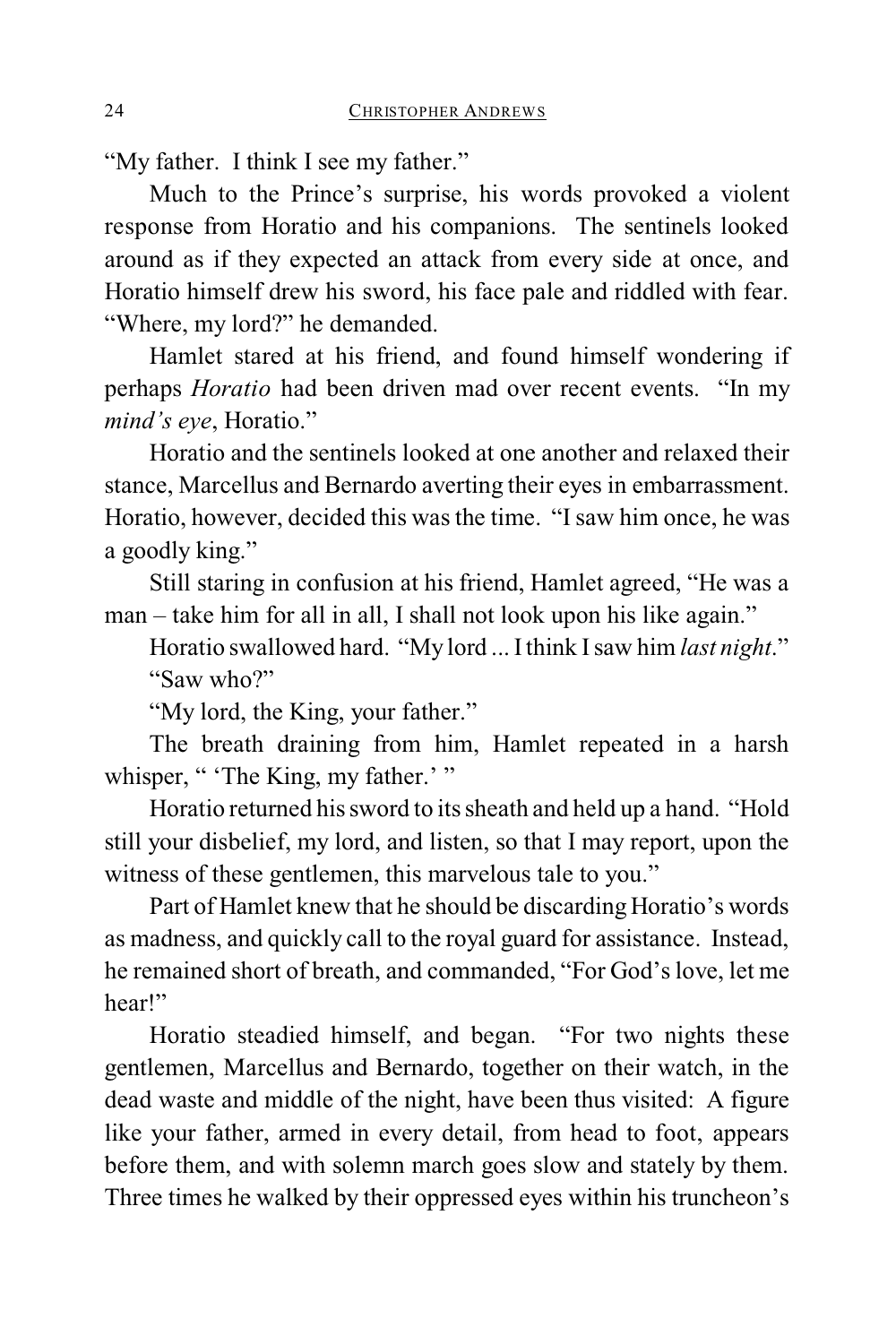length, while they, turned almost to jelly in fear, stood quietly and did not speak to him. They disclosed this to me in dreadful secrecy, and I kept the third night's watch with them, where, as they had reported, every word made true and good, the apparition appeared. I *knew* your father. These hands do not resemble one another any more than the apparition resembled the former King."

"But where was this?"

Marcellus answered, "My lord, upon the platform where we watch."

"Did you not *speak* to it?" the Prince demanded.

"My lord, I did," Horatio told him, "but it made no answer. Once I thought it lifted up its head and did make a gesture as if to speak, but even then the morning cock crew loud and at the sound it shrunk away in haste and vanished from our sight."

Hamlet remained silent for a moment, his eyes alight with thought, his breath still coming in quick, excited gasps. "It is very strange."

Horatio stood tall. "As I do live, my honored lord, it is true, and we did think it was written in our duty to let you know of it."

Hamlet nodded emphatically. "Indeed, indeed, sirs. But this troubles me. Do you hold watch tonight?"

Marcellus and Bernardo answered together. "We do, my lord."

"Armed, you say?"

Again together, "Armed, my lord."

"From top to toe?"

Horatio had to repress a smile as they answered in unison a third time, "My lord, from head to foot."

"Then you did not see his face?"

"Oh, yes, my lord," Horatio quickly insisted, "he wore his visor up."

"What, he looked frowningly?"

"An expression more in sorrow than in anger."

"Pale, or red?"

"No, very pale."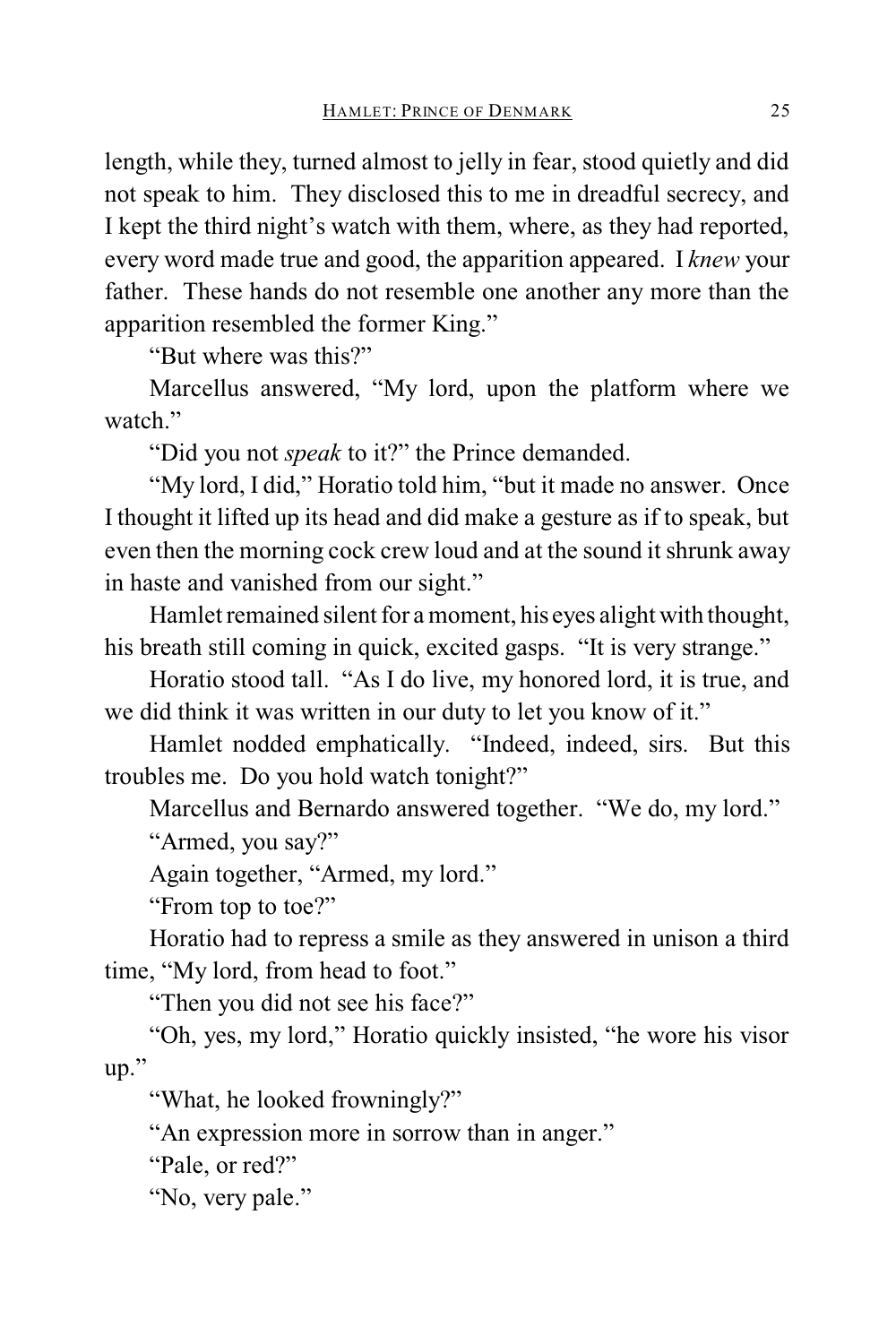Hamlet grew more and more excited as he continued. "And fixed his eyes upon you?"

"Undeviating," Horatio told him.

Hamlet began pacing again, but his manner was not depressed as before. "I wish I had been there."

"It would have amazed you."

"Very likely, very likely. Did it stay long?"

Horatio considered. "While one might count slowly to one hundred."

Marcellus and Bernardo again spoke together, insisting, "No, *longer*."

"Not when I saw it," Horatio asserted.

Hamlet pressed, "His beard was streaked with gray, no?"

"It was, as I have seen it in his life, a sable silvered."

Hamlet stopped before them, his hand coming to rest at his waist, where the hilt of his sword normally rested. "I will watch tonight – perhaps it will walk again."

"I believe it will," Horatio agreed.

"If it assumes my noble father's person," Hamlet said quietly, more to himself than to those present before him, "I'll speak to it though Hell itself should gape and bid me hold my peace." He then looked to them and said, "I ask you all, if you have thus far concealed this sight, let you continue to hold your silence, and whatever else shall happen tonight, give it due thought, but do not speak of it. I will do the same. So fare you well. Upon the platform between eleven and twelve, I'll visit you."

Now Horatio joined the sentinels in stating, "Our duty to your honor<sup>"</sup>

Hamlet returned, "Your loves, as mine to you. Farewell."

The three men turned and marched from the room, and Hamlet again found himself alone. This time, his tone was different as his voice echoed from the stone walls. "My father's spirit ... in arms! All is not well – I suspect some foul play. If only the night were here!